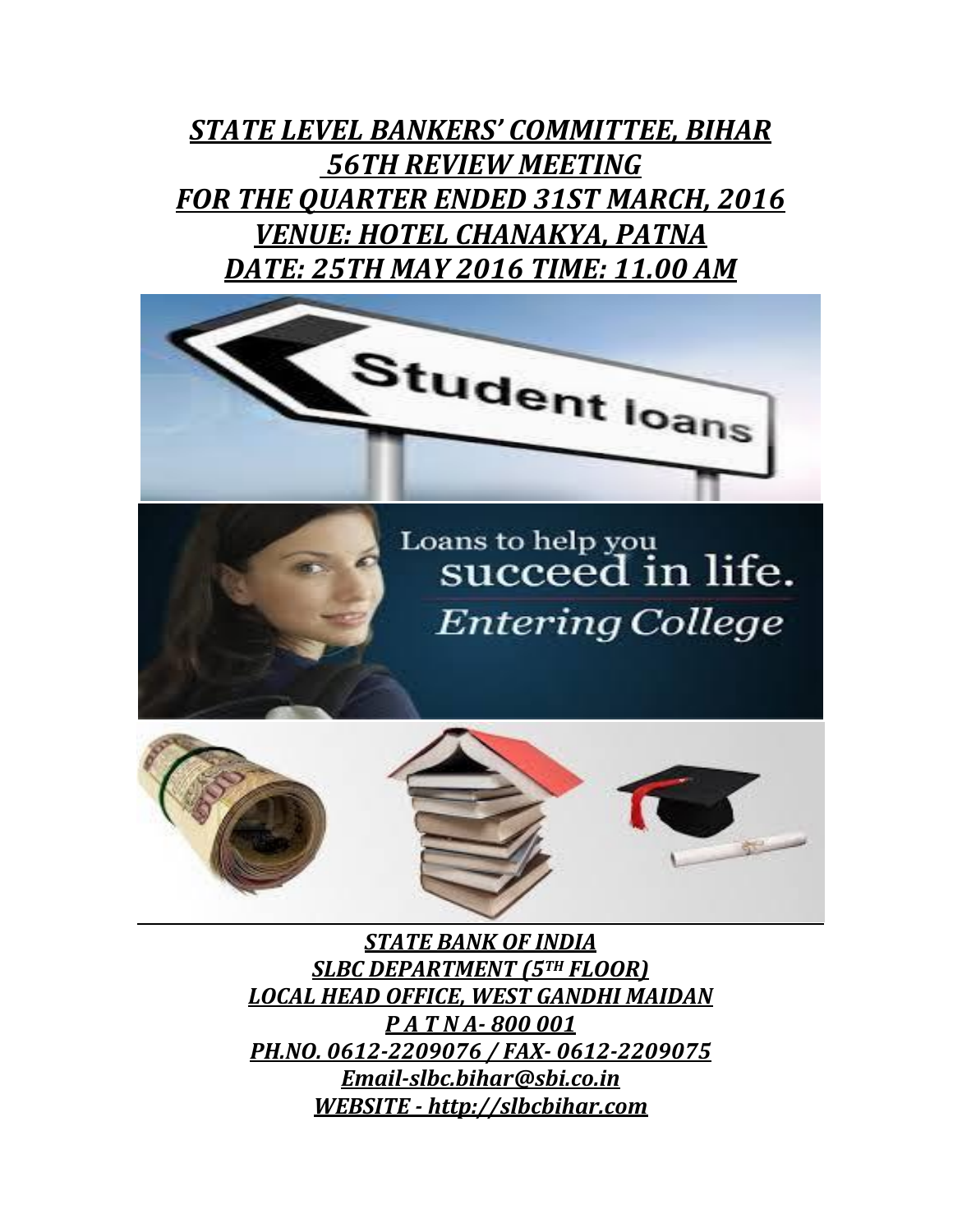| <b>ITEM</b> |                                                        | <b>SUBJECT</b>                                                                                  | <b>PAGE</b>       |  |  |  |
|-------------|--------------------------------------------------------|-------------------------------------------------------------------------------------------------|-------------------|--|--|--|
|             |                                                        | CONFIRMATION OF THE MINUTES OF THE 55 <sup>th</sup> SLBC MEETING HELD                           | NO.               |  |  |  |
| Ι.          | ON THE 24 <sup>TH</sup> FEBRUARY 2016                  |                                                                                                 | $\overline{2}$    |  |  |  |
| п           |                                                        | ACTION TAKEN REPORT ON THE 55th SLBC MEETING                                                    | $3 - 4$           |  |  |  |
|             | <b>KEY INDICATORS</b>                                  |                                                                                                 | 5.                |  |  |  |
| III         |                                                        | REVIEW OF PERFORMANCE UNDER ANNUAL CREDIT PLAN: 2015-16                                         | $6 - 7$           |  |  |  |
|             | LBS:STRENGTHENING OF MIS                               |                                                                                                 | 7                 |  |  |  |
| IV          | <b>BRANCH OPENING 2015-16</b>                          |                                                                                                 | 8                 |  |  |  |
| $\mathbf v$ | <b>EDUCATION LOAN</b>                                  |                                                                                                 | 8                 |  |  |  |
|             | <b>HOUSING LOAN</b>                                    |                                                                                                 |                   |  |  |  |
| VI          |                                                        | PM'S NEW 15 POINT PROGRAMME FOR THE WELFARE OF THE MINORITIES                                   | 9                 |  |  |  |
| VII         |                                                        | PRADHAN MANTRI JAN-DHAN YOJNA                                                                   | 10                |  |  |  |
|             |                                                        | <b>GOVERNMENT SPONSORED SCHEMES/ PROGRAMMES</b>                                                 | 11                |  |  |  |
| <b>VIII</b> |                                                        | (A) PRIME MINISTER'S EMPLOYMENT GENERATION PROGRAMME (PMEGP)                                    | 11                |  |  |  |
|             |                                                        | (B) NATIONAL URBAN LIVELIHOOD MISSION (NULM)                                                    | 11                |  |  |  |
| IX          | <b>FINANCING TO SELF HELP GROUP</b>                    |                                                                                                 | $12 \overline{ }$ |  |  |  |
|             | <b>JOINT LIABILITY GROUP</b>                           |                                                                                                 | 12                |  |  |  |
| X.          | KISAN CREDIT CARD (KCC)                                |                                                                                                 |                   |  |  |  |
|             | <b>CROP INSURANCE SCHEME</b>                           |                                                                                                 | 14                |  |  |  |
| XI          | DAIRY, FISHERY AND POULTRY                             |                                                                                                 |                   |  |  |  |
|             | <b>FARM MECHANISATION</b>                              |                                                                                                 |                   |  |  |  |
|             |                                                        | ADVANCE GRANTED TO UNITS PROVIDING STORAGE FACILITY                                             | 15                |  |  |  |
|             | <b>AGRICULTURE TERM LOAN (ATL)</b>                     |                                                                                                 | 15                |  |  |  |
|             | <b>CD RATIO</b>                                        |                                                                                                 | 16                |  |  |  |
| XII         | <b>RECOVERY</b>                                        |                                                                                                 | 17 <sub>2</sub>   |  |  |  |
|             |                                                        | NPA, WRITE-OFF AND CERTIFICATE CASES                                                            | $17 - 18$         |  |  |  |
|             |                                                        | PRIORITY SECTOR LENDING, AGRI CREDIT, DRI SCHEME & WEAKER SECTION                               | 18                |  |  |  |
| XIII        |                                                        | OPENING OF NO FRILL ACCOUNTS AND TRANSACTIONS DONE BY BCAs                                      |                   |  |  |  |
|             | EXTENDING MOBILE BANKING AND INTERNET BANKING FACILITY |                                                                                                 |                   |  |  |  |
| <b>XIV</b>  |                                                        | IMPLEMENTATION OF FINANCIAL INCLUSION PLANS IN LWE AFFECTED DISTRICTS                           | 20                |  |  |  |
| <b>XV</b>   |                                                        | INVESTIGATION OF CYBER FRAUD & COUNTERFEIT NOTES DETECTED BY BANKS                              | 21                |  |  |  |
| XVI         |                                                        | <b>FUNCTIONING OF RURAL SELF EMPLOYMENT TRAINING INSTITUTES (RSETIS)</b>                        | $21 - 22$         |  |  |  |
| XVII        | FINANCIAL LITERACY INITIATIVES                         |                                                                                                 | 23                |  |  |  |
|             | <b>MEDIUM &amp; SMALL ENTERPRISES</b>                  |                                                                                                 | 24                |  |  |  |
| XVIII       |                                                        | SMALL ROAD TRANSPORT OPERATORS (SRTOS)                                                          | 24                |  |  |  |
|             |                                                        | ADVANCES GRANTED UNDER CGTMSE COVERAGE                                                          | 24                |  |  |  |
|             | <b>MANUFACTURING SECTOR</b>                            |                                                                                                 | 24                |  |  |  |
| XIX         |                                                        | WEAVERS CREDIT CARD AND FOOD PROCESSING UNITS                                                   | 25                |  |  |  |
| XX          |                                                        | SECURITY RELATED CONCERN OF BANKS                                                               | 26                |  |  |  |
| XXI         |                                                        | SPECIAL CENTRAL ASSISTANCE (SCA) TO SPECIAL COMPONENT PLAN (SCP) FOR<br><b>SCHEDULED CASTES</b> | 26                |  |  |  |
|             | <b>MISCELLANEOUS</b>                                   | REGISTRATION OF SECURITY INTEREST WITH CERSAI                                                   | 27                |  |  |  |
| XXII        | <b>ISSUES</b>                                          | SKILL LOAN FINANCING AND START- UP INDIA PROGRAME                                               | 27                |  |  |  |
|             |                                                        | STAND- UP INDIA PROGRAME                                                                        | 27                |  |  |  |
| XXIII       | MINUTES OF 55TH SLBC MEETING                           |                                                                                                 |                   |  |  |  |

**A G E N D A I T E M S**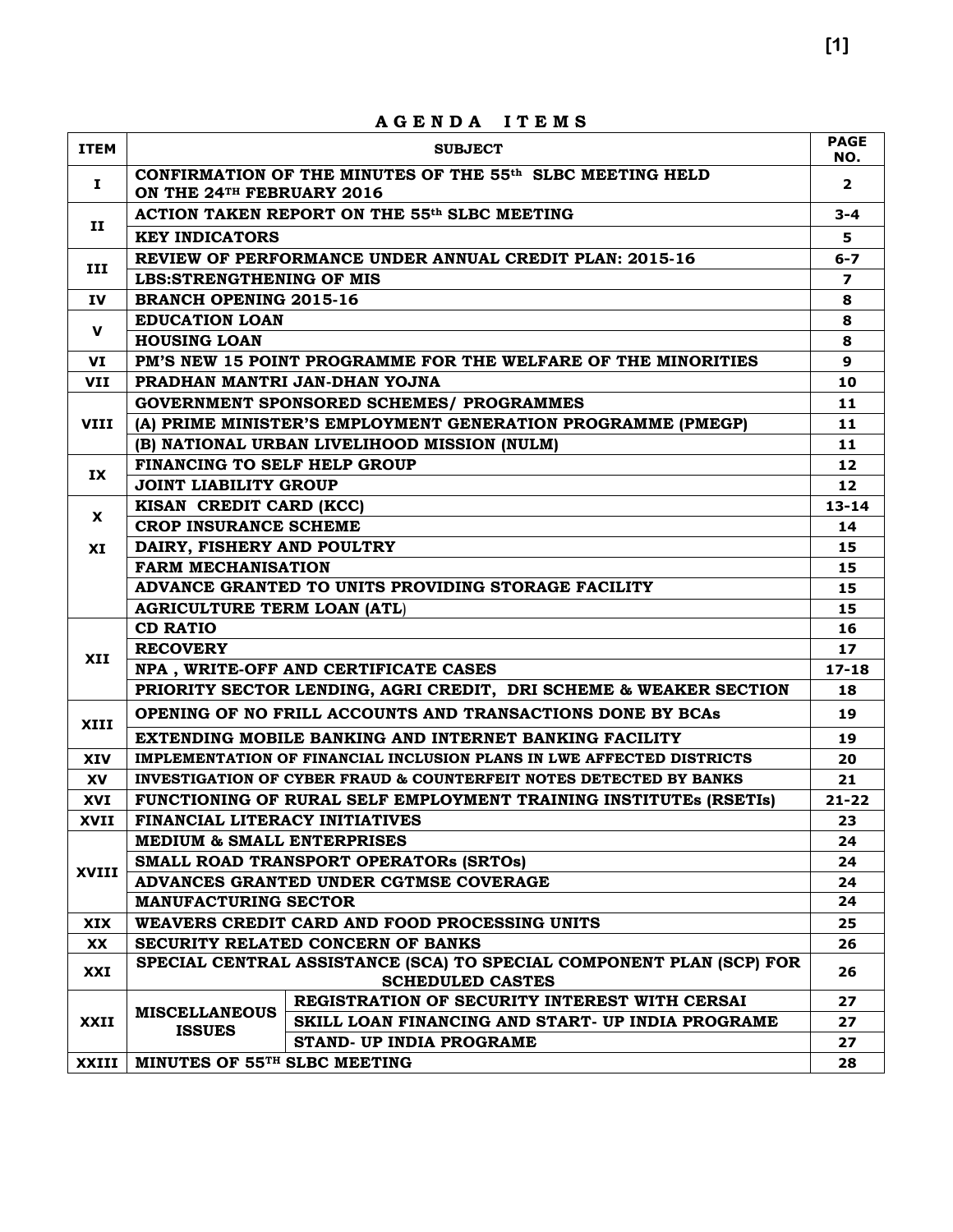**STATE LEVEL BANKERS'COMMITTEE 56 TH REVIEW MEETING**

**NOTES ON AGENDA ITEMS**



## **CONFIRMATION OF MINUTES OF THE 55TH STATE LEVEL BANKERS' COMMITTEE MEETING HELD ON 24.02.2016**

The House may please confirm the Minutes of the 55<sup>th</sup> State Level Bankers' Committee meeting held on the 24<sup>th</sup> February, 2016.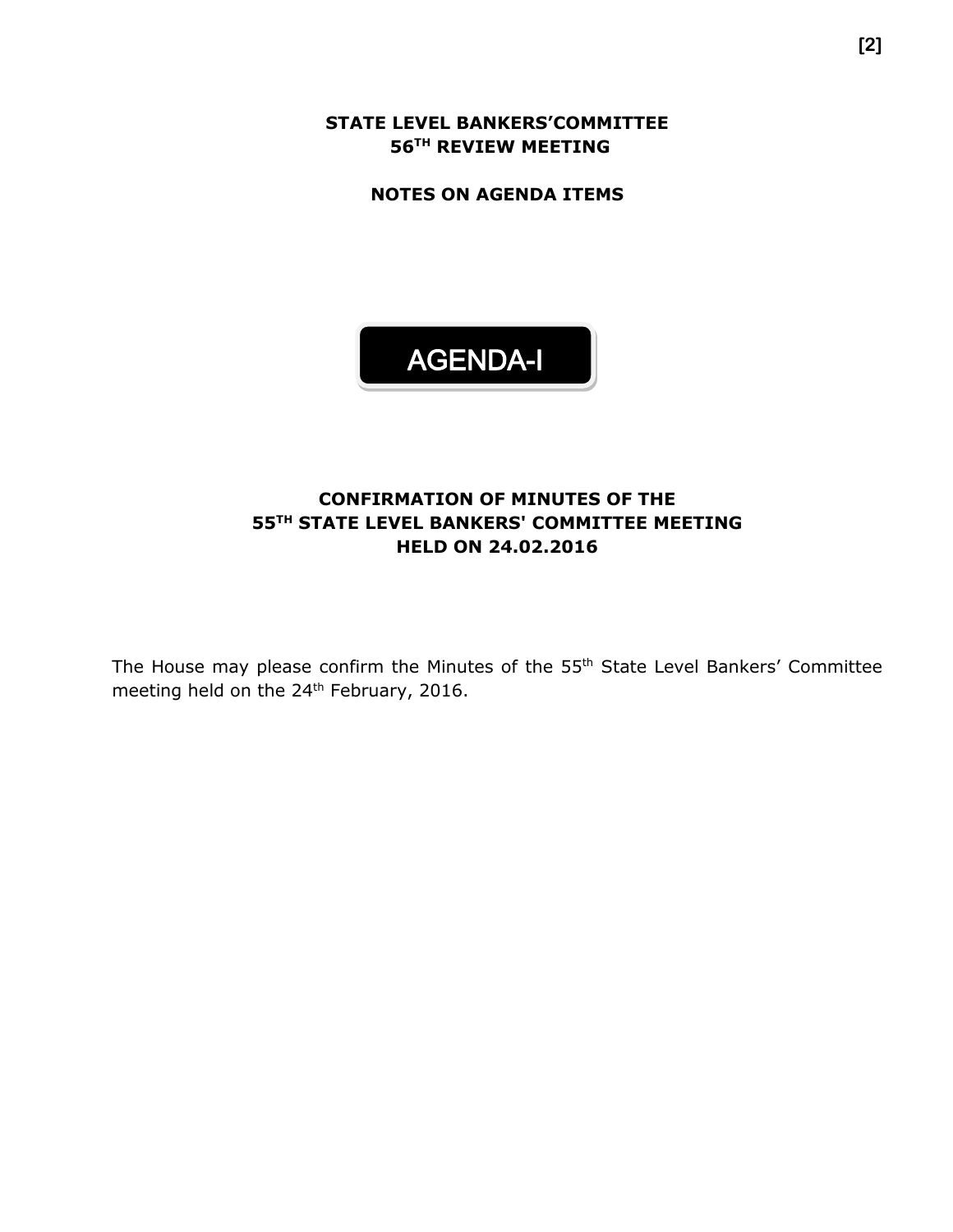# AGENDA-II

## **ACTION TAKEN REPORT ON THE ACTION POINTS OF 55 TH SLBC MEETING HELD ON 24.02.2016 AT PATNA**

**[1] ACTION POINT:** Banks should put in concerted efforts to ensure achievement of 100% target set under ACP for 2015-16.

## **(Action: All Banks)**

**ACTION TAKEN: --** Due to sincere efforts made by Banks in the State, ACP achievement till March'16 has been to the tune of 95.34% of the annual targets as compared to achievement of 92.97% target up to the March'2015 quarter. In absolute terms 41% increase in disbursement is observed up to the March'2016 quarter over the corresponding period last year.

**[2] ACTION POINT:** The Banks should give focus on financing Dairy, Fishery and Poultry schemes in order to achieve the ACP target under Allied activities.

## **(Action: All Banks)**

**ACTION TAKEN: -** Up to the quarter ending March'2016, the Banks in the State have extended credit to the tune of Rs.448.42 cr, Rs.17.35 cr & Rs.230.12 cr in Dairy, Fisheries and Poultry as against target of Rs.2740.05 cr, Rs. 657.96 cr & Rs. 1155.17 Cr respectively. The state has vast scope in these area but performance is not up to mark. Banks to increase flow of credit to these activities for development of state.

**[3] ACTION POINT:** Banks to ensure achievement of target under Branch opening for FY 2015-16.

## **(Action: All Banks)**

**ACTION TAKEN: -** Up to March'2016, Banks have opened only 364 new branches as against target of 527.

**[4] ACTION POINT:** Banks to initiate suitable steps to achieve the target of Branch opening for population above 5000 by March 2017.

## **(Action: All Banks)**

**ACTION TAKEN:** SLBC has distributed the target for opening of B&M branches in all uncovered villages having population above 5000 among banks and advised the same to RBI. Banks are requested to speed up the opening of new branches to achieve the annual target of FY 2016-17.Banks are also requested to submit progress report at the end of each quarter in prescribed format.

**[5] ACTION POINT** Banks to ensure achievement of target under Education loan for FY 2015-16. Bottlenecks in sanction/ disbursement should be removed. Private Banks to give priority in achievement of target for the current FY.

## **(Action: All Banks)**

**ACTION TAKEN: -** Up to March'2016, against the target of 50000, banks in the state have provided loan to 23915(47.83%) under Student Loan scheme.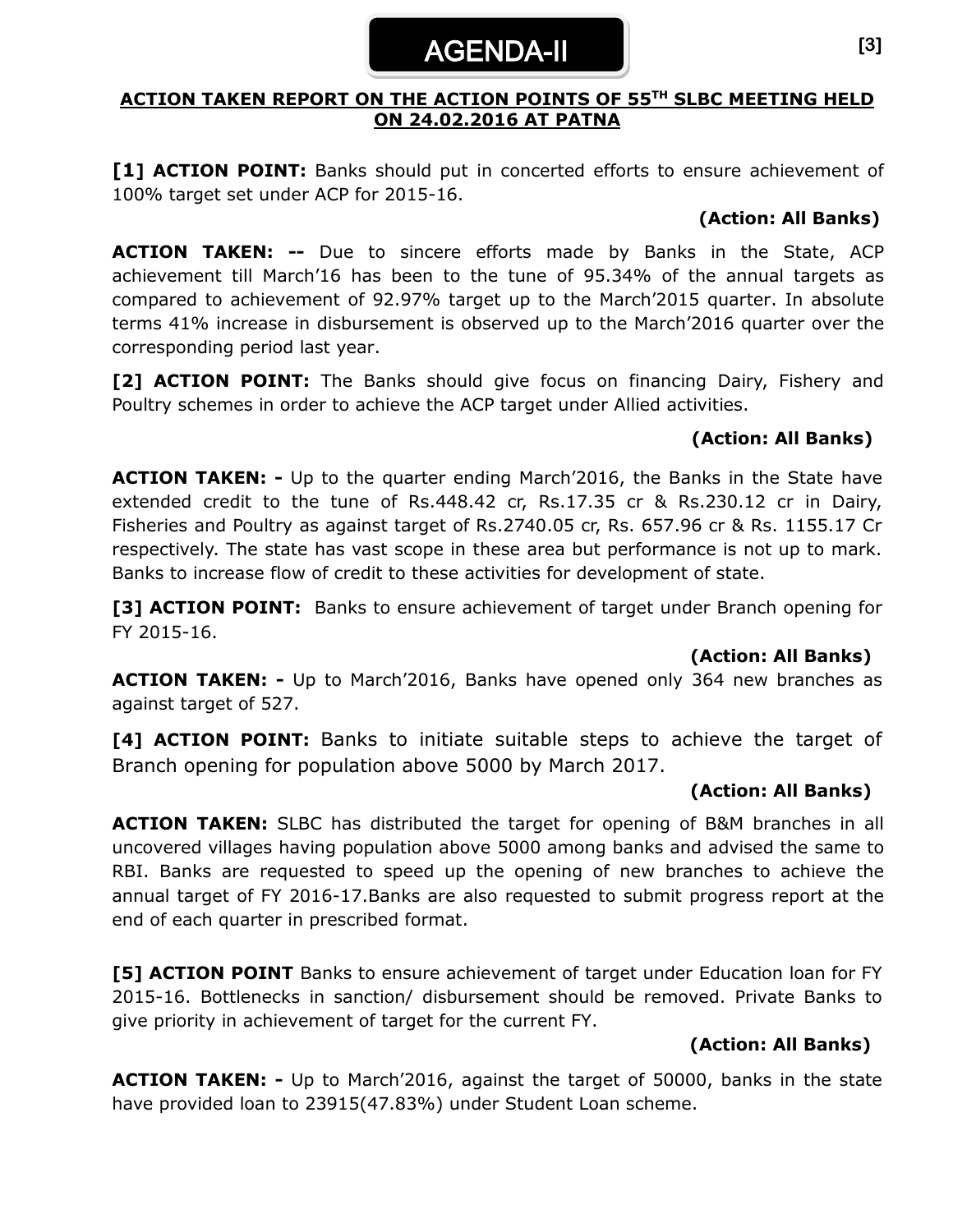**[6] ACTION POINT:** Bottlenecks in approval of site plan in rural areas to be removed for increasing lending under Housing loan in rural areas.

#### **(Action: State Govt.)**

**ACTION TAKEN:** The State Govt. response in this count is still awaited.

**[7] ACTION POINT:** Banks to give more focus on advances under DRI schemes to achieve the benchmark of 1% of total aggregate advances during previous year.

#### **(Action: All Banks)**

**ACTION TAKEN: -** Against the target of 933.08 cr which is 1% of aggregate advances of Rs.93307.86 cr during the year, banks have disbursed 61.63 cr(0.07%) up to March'2016. All banks are requested to give adequate attention on this area and achieve the benchmark under DRI scheme.

[8] **ACTION POINT:** Rupay cards to be issued to all eligible farmers, while issuing and renewal of KCC.

## **(Action: All Banks)**

**ACTION TAKEN: -** The Banks have issued 1070811 ATM cards to farmers up to March 2016. All Banks are requested to issue Rupay Cards to all the eligible KCC borrowers

**[9] ACTION POINT:** Notification on waiver or reduction of stamp duty on nonagriculture sector loans to be issued.

## **(Action: State Government)**

**ACTION TAKEN: -** Reduction of stamp duty on non-agriculture sector issued by Govt. of Bihar vide notification no S.O. No.10/Ra.kami-43/2015-16 dated 14.03.2016. A copy of the notification attached in page no. of 4A to 4C of the agenda book for reference.

**[10] ACTION POINT:** Banks to ensure feeding of proper product code while opening of SHG accounts in the system to avoid problems in interest subvention.

## **(Action: All Banks)**

**ACTION TAKEN: -** Banks have started feeding of proper codes while opening the account. However confirmation from all the banks are awaited. Banks are requested to confirm the feeding of appropriate code.

[11] **ACTION POINT:** Banks to ensure participation of senior level officers at BLBC/DLCC meeting in the District.

## **(Action: All Banks)**

**ACTION TAKEN: -** Some banks have confirmed participation by senior level functionaries in BLBC/DLCC meetings. All banks to review the position and issue suitable instruction to their field functionaries.

[12] **ACTION POINT:** Necessary instruction to be issued to the district authorities for disposal of pending certificate cases already provided to SDC-Banking of each district.

## (**Action: State Government**)

**ACTION TAKEN: -** No information on this count has been received by SLBC.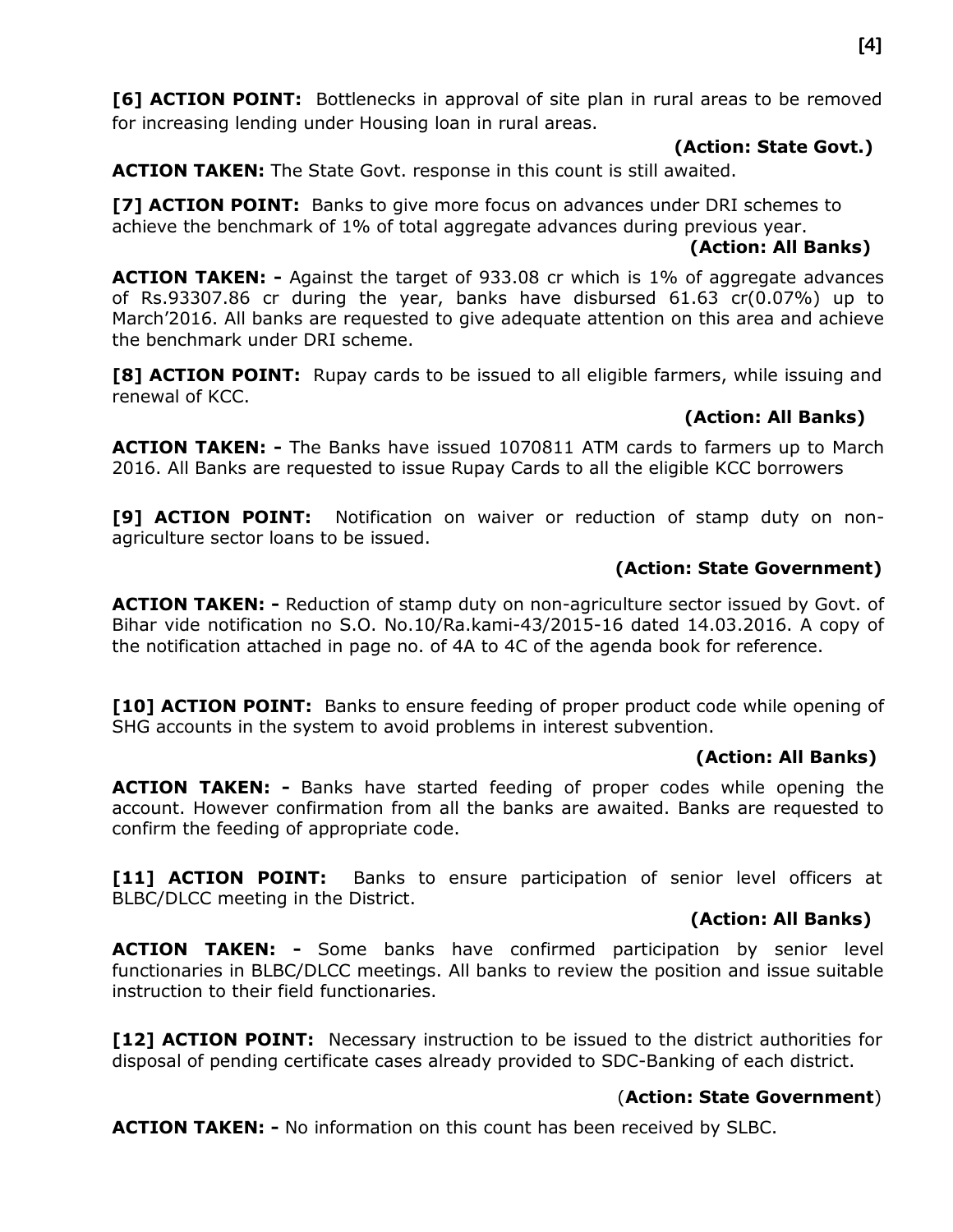#### **STATE LEVEL BANKERS' COMMITTEE, BIHAR KEY INDICATORS (ALL BANKS)**

(Rs. in Crore)

| SI.<br>No.     | <b>ITEMS</b>                                                                                                            | <b>MARCH'15</b> | <b>MARCH'16</b> | <b>Bench</b><br>-mark |
|----------------|-------------------------------------------------------------------------------------------------------------------------|-----------------|-----------------|-----------------------|
| $\mathbf{1}$   | <b>DEPOSITS</b>                                                                                                         | 211302.05       | 240287.63       |                       |
| $\overline{2}$ | <b>ADVANCES</b>                                                                                                         | 79640.10        | 93307.86        |                       |
| 3              | ADVANCES INCLUDING ADVANCES<br><b>GRANTED TO UNITS IN BIHAR BY</b><br><b>BRANCHES OPERATING OUTSIDE</b><br><b>BIHAR</b> | 88459.61        | 103237.60       |                       |
| $\overline{4}$ | ADVANCES INCLUDING RIDF                                                                                                 | 93027.61        | 108115.60       |                       |
| 5              | <b>CD RATIO</b>                                                                                                         | 44.03%          | 44.99%          |                       |
| 6              | PRIORITY SECTOR ADVANCES                                                                                                | 55481.85        | 65003.46        |                       |
| $\overline{7}$ | SHARE OF PSA IN TOTAL ADV<br>(SL.NO.2)(%)                                                                               | 69.67%          | 69.67%          | 40%                   |
| 8              | AGRICULTURAL ADV.                                                                                                       | 30652.12        | 35672.20        |                       |
| 9              | SHARE OF AGL, ADV IN TOTAL ADV<br>$(SLNO.2)$ $(\% )$                                                                    | 38.49%          | 38.23%          | 18%                   |
| 10             | MSME ADV.                                                                                                               | 13594.02        | 20686.59        |                       |
| 11             | SHARE OF MSE ADV. IN PSA (%)                                                                                            | 24.50%          | 31.85%          |                       |
| 12             | ADV. TO WEAKER SEC.                                                                                                     | 20973.47        | 24409.11        |                       |
| 13             | SHARE OF WEAKER SEC. IN PSA (%)                                                                                         | 37.80%          | 37.55%          | 25%                   |
| 14             | DRI ADV.                                                                                                                | 49.86           | 61.63           |                       |
| 15             | SHARE OF DRI ADV TOTAL ADV<br>$(SI.No.2)$ $(\% )$                                                                       | 0.06%           | 0.07%           | $1\%$                 |
| 16             | ADV. TO WOMEN (DISBURSEMENT)                                                                                            | 5039.84         | 3099.39         |                       |
| 17             | SHARE OF ADV. TO WOMEN IN<br>DISBURSEMENT (%)                                                                           | 7.32%           | 3.87%           | 5%                    |
| 18             | TOTAL NUMBER OF BRANCHES                                                                                                | 6297            | 6661            |                       |
| A              | <b>RURAL</b>                                                                                                            | 3649            | 3691            |                       |
| B              | <b>SEMI-URBAN</b>                                                                                                       | 1454            | 1680            |                       |
| C              | <b>URBAN</b>                                                                                                            | 1194            | 1290            |                       |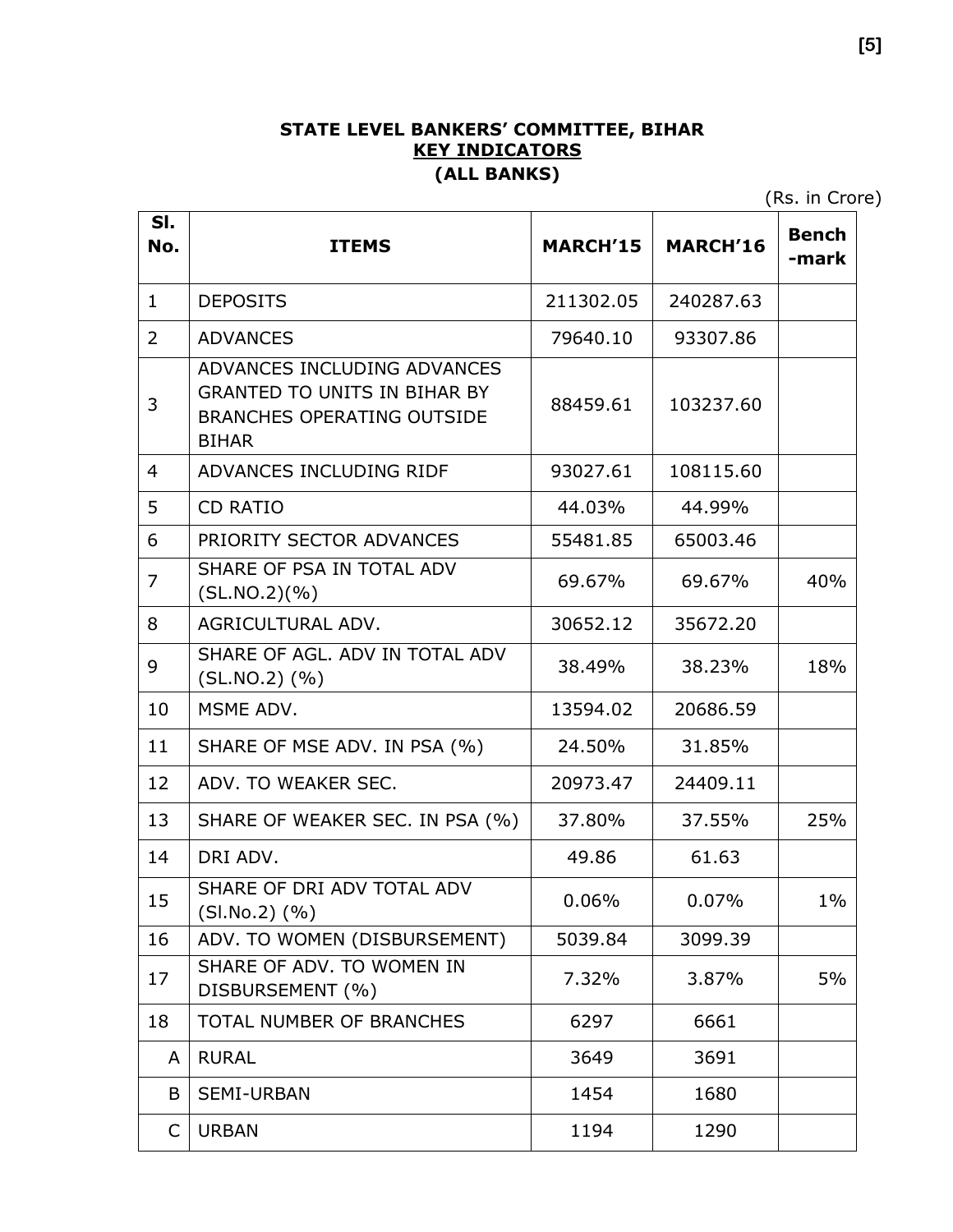# **REVIEW OF PERFORMANCE UNDER ACP DURING THE FINANCIAL YEAR 2015-16 UP TO MARCH'2016**

The performance of Banks under the Annual Credit Plan 2015-16 up to March'2016, is as under:- (Rs. in Crore)

|              |        |                    | (RS. In Crore) |
|--------------|--------|--------------------|----------------|
| <b>Banks</b> | Target | <b>Achievement</b> | % Ach.         |
| Comm. Banks  | 65032  | 60610              | 93.20          |
| Co-op. Banks | 1000   | 1258               | 125.76         |
| <b>RRBs</b>  | 17968  | 18216              | 101.39         |
| Total        | 84000  | 80084              | 95.34          |

Sector-wise break-up of targets and achievement:

(Rs. in Crore)

| <b>Sector</b> | Target | <b>Achievement</b> | % Ach. |
|---------------|--------|--------------------|--------|
| Agriculture   | 42500  | 41350              | 97.29  |
| <b>SME</b>    | 12000  | 13097              | 109.14 |
| <b>OPS</b>    | 7500   | 6399               | 85.32  |
| <b>TPS</b>    | 62000  | 60846              | 98.14  |
| <b>NPS</b>    | 22000  | 19238              | 87.45  |
| Total         | 84000  | 80084              | 95.34  |

Bank-wise and district-wise position is furnished on **Page- 7A to 7D.**

## **COMPARATIVE PERFORMANCE UNDER ACP As on March' 2016 vis-a-vis March' 2015**

(Rs. in Crore)

|              | 2015-16 |       |                             |               | <b>YOY</b> |        |                             |
|--------------|---------|-------|-----------------------------|---------------|------------|--------|-----------------------------|
| <b>Banks</b> | Target  | Ach.  | $\frac{0}{0}$<br><b>Ach</b> | <b>Target</b> | Ach.       | % Ach  | increase<br>in disb.<br>(%) |
| Comm         | 65032   | 60610 | 93.20                       | 57166         | 52250      | 91.40  | 16%                         |
| $Co$ -op     | 1000    | 1258  | 125.76                      | 1003          | 362        | 36.07  | 247%                        |
| <b>RRBs</b>  | 17968   | 18216 | 101.39                      | 15831         | 16185      | 102.24 | 13%                         |
| Total        | 84000   | 80084 | 95.34                       | 74000         | 68797      | 92.97  | 16%                         |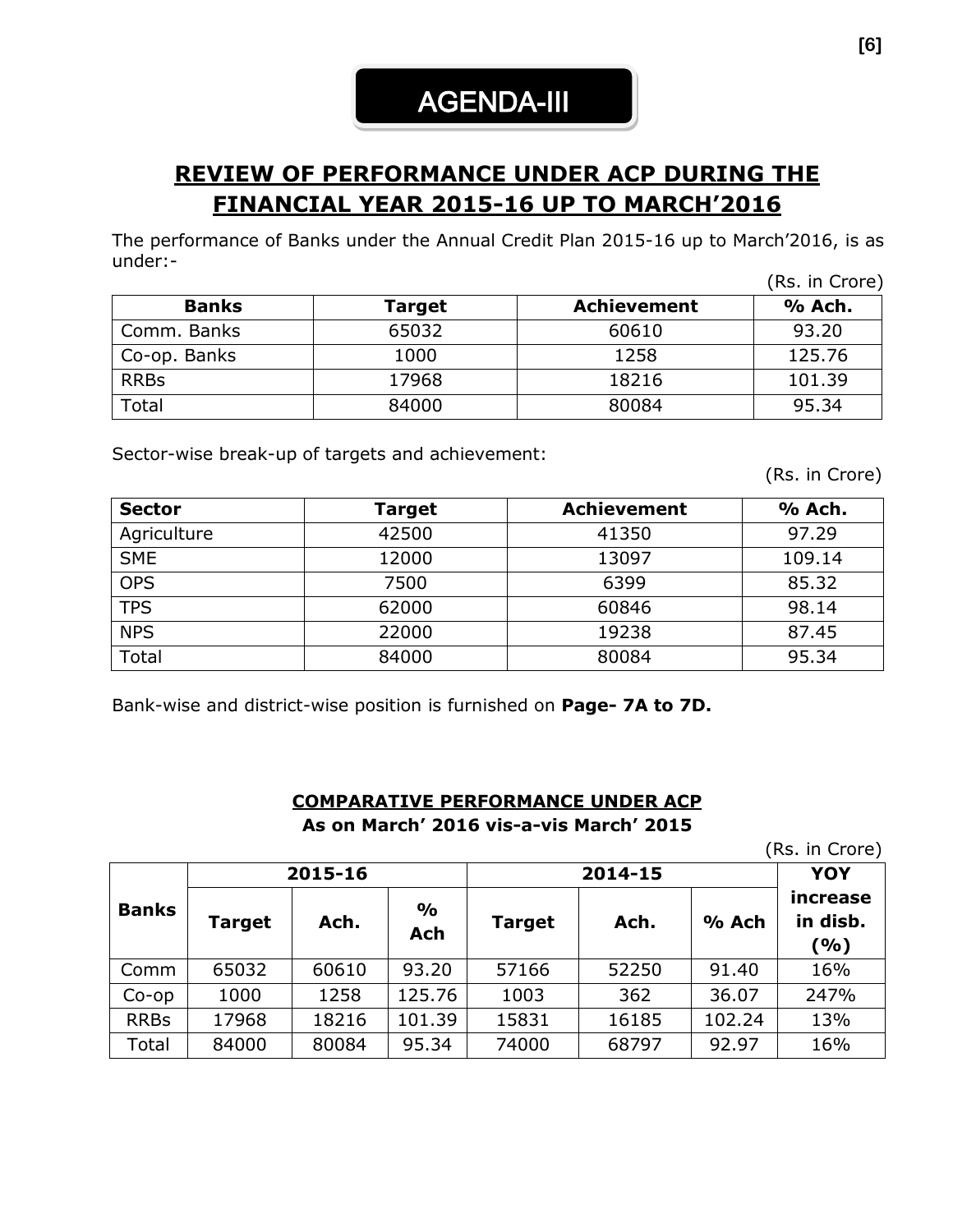## **SECTOR-WISE PERFORMANCE:**

(Rs. in Crore)

|               |               | 2015-16 |        |        | YOY   |        |                                           |
|---------------|---------------|---------|--------|--------|-------|--------|-------------------------------------------|
| <b>Sector</b> | <b>Target</b> | Ach.    | % Ach  | Target | Ach.  | % Ach  | increase<br>in disb.<br>$\mathcal{O}_0$ ) |
| Agl.          | 42500         | 41350   | 97.29  | 36000  | 34680 | 96.33  | 19%                                       |
| <b>MSE</b>    | 12000         | 13097   | 109.14 | 8500   | 8875  | 104.40 | 48%                                       |
| <b>OPS</b>    | 7500          | 6399    | 85.32  | 7500   | 6484  | 86.45  | $-01%$                                    |
| <b>TPS</b>    | 62000         | 60846   | 98.14  | 52000  | 50038 | 96.23  | 22%                                       |
| <b>NPS</b>    | 22000         | 19238   | 87.45  | 22000  | 18759 | 85.27  | 03%                                       |
| <b>Total</b>  | 84000         | 80084   | 95.34  | 74000  | 68797 | 92.97  | 16%                                       |

The overall achievement of target during the period under review is 95.34%, as against 92.97% recorded during corresponding period last year. In absolute terms, Banks have disbursed substantially higher quantum of loan (11287 Cr. i.e 116% of last year) during the period under review, than that of last year. It may be observed that all banks i.e Commercial Banks, Co-op Banks & RRBs have recorded growth in their loan disbursements vis-a-vis their performance over the same period last year. Sector-wise performance growth in all segments except OPS and NPS has been quite healthy.

## **LEAD BANK SCHEME: STRENGTHENING OF MONITORING INFORMATION SYSTEM (MIS)**

In terms of RBI's instructions in this regard, the LBS MIS- I, II & III of the state has been prepared and is placed at page No. 7E to 7H of the Agenda Book for information of the House.

LBS-IV and V which relates to financial inclusion, is also placed at page no. 7I to 7 P of the Agenda Book.

The target for the current financial year has been fixed and circulated among all concerned. A copy of target under LBS I,II & III for FY 2016-17 is placed at page no. 27G to 27AJ for information of the House.

## **ANNUAL CREDIT PLAN: 2016-17 TARGET 2016-17**

The ACP of the state for FY 2016-17 has been decided to be Rs.100000 Crore which is 16% increase over last year's target of Rs 84000 Cr.

On the basis of deliberations held during the meeting organised in this regard, the ACP has been disaggregated and circulated among all concerned.

The Bank-wise and district-wise ACP of FY 2016-17 is placed at page No. 27A to 27F of the Agenda Book for information of the house.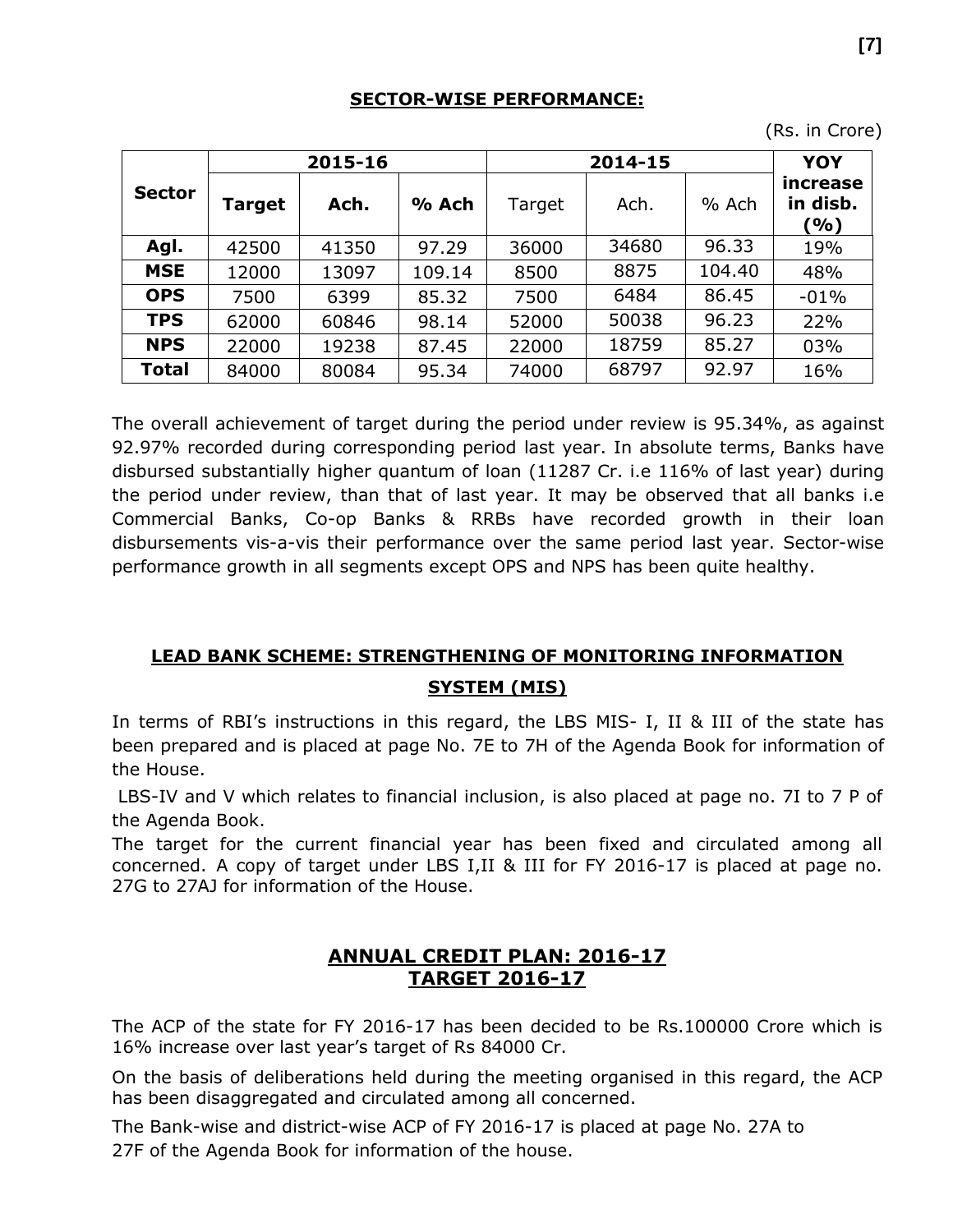# AGENDA-IV

## **PROPOSED BRANCH OPENING DURING FY 2015-16**

Against the annual target of opening of 527 branches, in 2015-16 Banks have opened 364 branches (Page No.-8A) during the period under review, which is 69% of the total target for FY 2015-16.

The Bank & District-wise information on Branch Network, ATM Network, ATM Card issued and Point of Sale Terminals is placed at Page No. 8B & 8C for information.

As per instruction of Reserve Bank of India, 1640 unbanked villages having population above 5000 are to be covered by Brick & Mortar branch by March 2017. Banks are requested to give thrust in opening of branches in these villages, list of which has already been provided to banks.

The target for the current financial year has been fixed and circulated among all concerned. A copy of target under Branch opening for FY 2016-17 is placed at page no. 8D for information of the House.



## **EDUCATION LOAN**

Providing Education loan to the meritorious and needy students to enable them meet the expenses of higher studies not only in the State but also outside the State in India and abroad is one of the priorities of the Banks in the state.

During the FY 2015-16, Education Loan amounting to Rs 1059.51 Crores was sanctioned to 23915 students and loan amounting to Rs. 903.96 Crore were disbursed among 23765 students. A copy of the Bank-wise target and achievement thereagainst is placed at page No. 8E of the Agenda Book.

In order to give a push in disbursement of Education Loan, Govt. of Bihar has introduced Student Credit Card which is scheduled to be launched by the State Govt. wef 2<sup>nd</sup> Oct 2016. Scheme of the Student Credit Card, approved copy of MoU and common loan application form is placed at page no 8G to 8AC of agenda book. A special SLBC was conducted on to give in consent of Student Credit Card. A minutes of Special SLBC is placed on page no 8AD to 8AF.

The bank-wise data on outstanding amount of Education loan as on 31.03.2016 is placed at page no.8F of Agenda Book.

A copy of target under Education Loan for FY 2016-17 is placed at page no. 27AG to 27AH for information of the House.

## **HOUSING LOAN**

Loan amounting to Rs.2695.82 Crore was sanctioned to 14840 beneficiaries by Banks during the FY 2015-16, which shows an achievement of 62%of the target allocated. Out of these, Housing Loan amounting to Rs. 2308.54 Cr has been disbursed among 14770 beneficiaries. The Bank-wise performance during the review period is placed at Page No. 8AG.

A copy of target under House Loan for FY 2016-17 is placed at page no. 27AI to 27AJ for information of the House.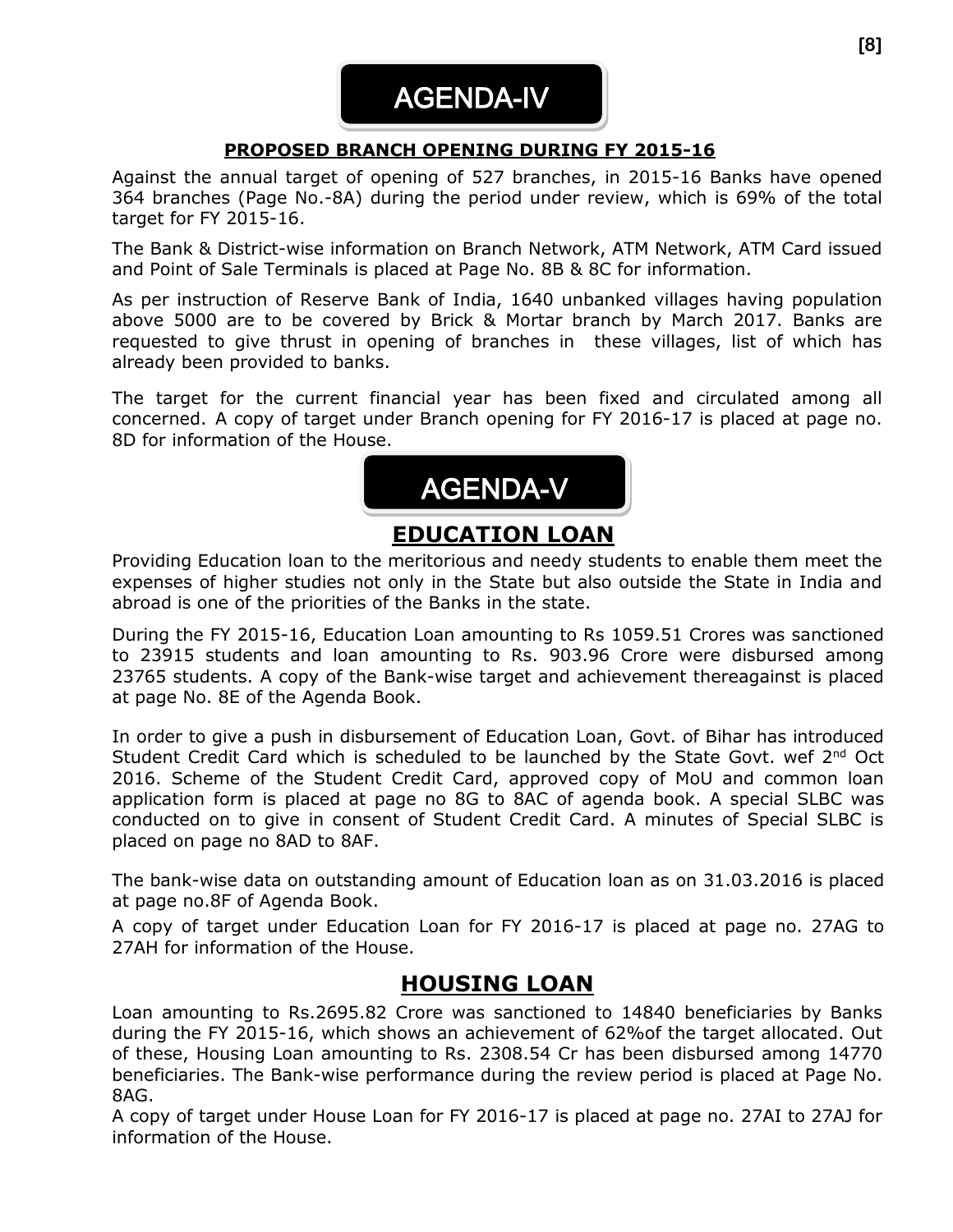## **PM'S NEW 15-POINT PROGRAMME FOR WELFARE OF MINORITY COMMUNITY**

In accordance with the guidelines issued by the Government of India in this regard, Banks have to ensure that within the overall target for Priority Sector lending (PSA), 15% of PSA is provided to Minority Communities.

With this objective in view, 121 minority concentrated districts in the country have been identified exclusively for monitoring the credit flow to minority communities. In Bihar, the following seven districts are identified for the purpose :-(i) Kishanganj (ii) Araria (iii) Purnea (iv) Katihar (v) Sitamarhi (vi) Darbhanga and (vii) West Champaran .

In these identified districts, total priority sector loans (PSA) outstanding as on 31.03.2016 was Rs 9261.86 Crore (No. of borrowers:1125847) out of which loans amounting to Rs.4214.15 Crores (45% of PSA) were provided to 499415 (44%of PSA) borrowers belonging to minority communities. The amount provided to minority communities by banks in the above mentioned districts ranges from 33 to 73%. Thus, all the districts have achieved the target of providing more than 15% of their priority sector loans to persons belonging to minority communities.

| LENDING TO MINORITY COMMUNITIES                  |                          |                                   |        |                                             |                              |                    |      |  |  |  |
|--------------------------------------------------|--------------------------|-----------------------------------|--------|---------------------------------------------|------------------------------|--------------------|------|--|--|--|
| AS ON 31 <sup>st</sup> MARCH'2016 (Amt. in Lacs) |                          |                                   |        |                                             |                              |                    |      |  |  |  |
|                                                  | Minority<br>Concentrated | <b>Priority Sector</b><br>Advance |        | Out of (A) Total<br>Advances to<br>Minority | %age<br>Share of<br>Minority |                    |      |  |  |  |
| SL.<br>No.<br>Districts in<br><b>Bihar</b>       |                          | (A)                               |        | (B)                                         |                              | Advance<br>B to A) |      |  |  |  |
|                                                  |                          | No.                               | Amt.   | No.                                         | Amt.                         | No.                | Amt. |  |  |  |
| 1                                                | <b>ARARIA</b>            | 87123                             | 85934  | 62728                                       | 42957                        | 72                 | 58   |  |  |  |
| $\overline{2}$                                   | <b>PURNEA</b>            | 154684                            | 153224 | 66514                                       | 65886                        | 43                 | 43   |  |  |  |
| 3                                                | <b>KATIHAR</b>           | 251465                            | 142967 | 80468                                       | 60046                        | 32                 | 42   |  |  |  |
| $\overline{4}$                                   | <b>KISHANGANJ</b>        | 95320                             | 70265  | 66724                                       | 49888                        | 73                 | 71   |  |  |  |
| 5                                                | <b>DARBHANGA</b>         | 272642                            | 219872 | 119962                                      | 103339                       | 44                 | 47   |  |  |  |
| 6                                                | <b>SITAMARHI</b>         | 100350                            | 104972 | 29101                                       | 36740                        | 29                 | 35   |  |  |  |
| 7                                                | W CHAMPARAN              | 164263                            | 148952 | 73918                                       | 62559                        | 45                 | 42   |  |  |  |
|                                                  | <b>TOTAL</b>             | 1125847                           | 926186 | 499415                                      | 421415                       | 44                 | 45   |  |  |  |

District-wise performance regarding loans extended to minority communities in the identified districts is furnished below**.**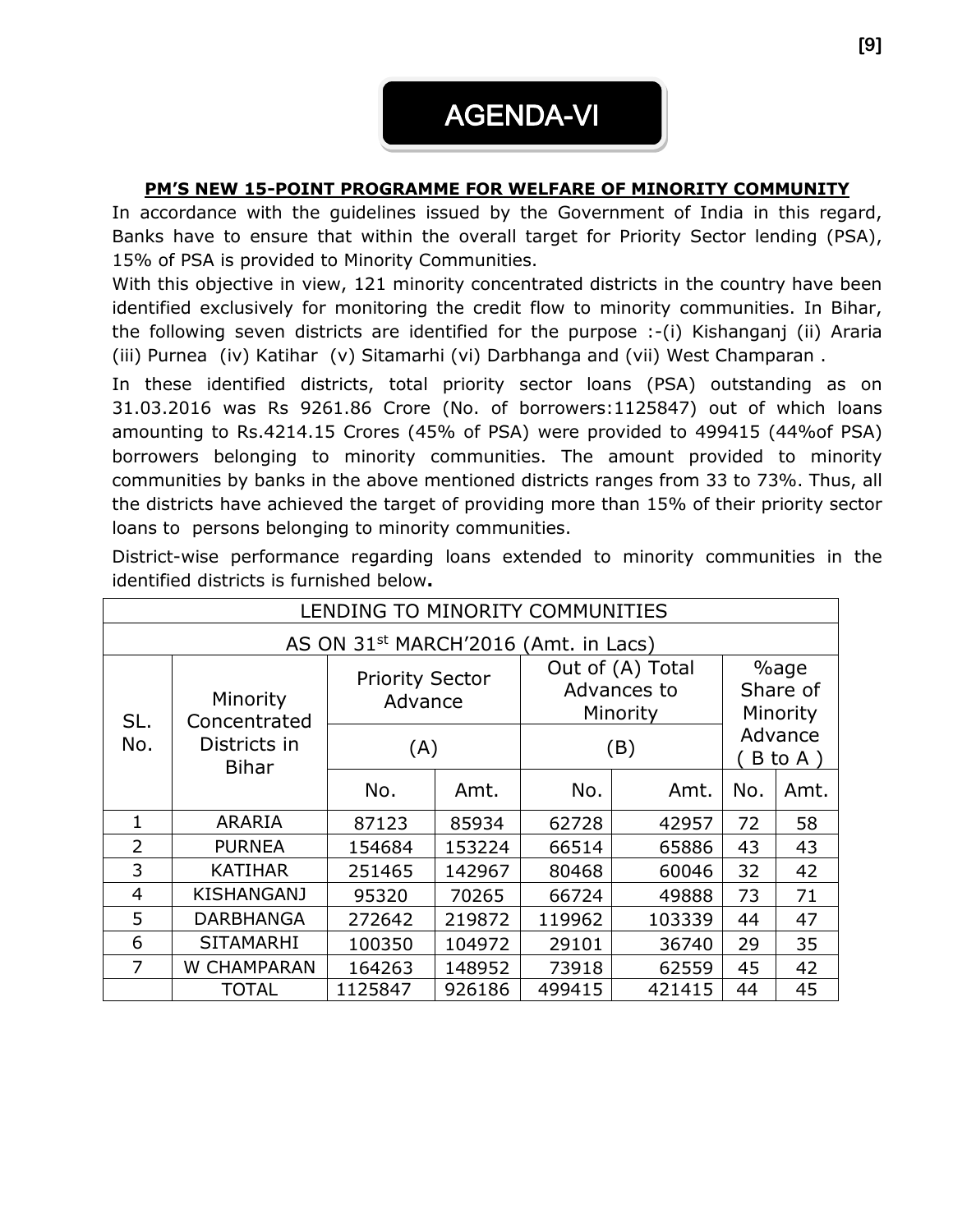**[10]**

AGENDA-VII

## **PRADHAN MANTRI JAN-DHAN YOJANA**

Three Social Security Schemes were launched by the Hon'ble Prime Minister on 09.05.2015 as a second phase of PMJDY.

## **PRADHAN MANTRI SURAKSHA BIMA YOJNA**

Under the scheme, persons having savings bank account and aged between 18 to 70 yrs can be insured for a sum of Rs.2.00 lacs against accidental death on a payment of small premium of Rs.12/-per year. The coverage is available also in case of complete or partial disability. The premium is to be debited automatically from the SB A/C on the basis of authorisation by the customer. The insurance is is renewable.

## **PRADHAN MANTRI JIVAN JYOTI BIMA YOJNA**

This scheme also provides an insurance coverage at very low premium. Under the scheme any saving bank account holder aged between 18 to 50yrs can be insured for a sum of Rs.2.00 lacs against death on a payment of yearly premium of Rs.330/-.The premium is to debited from his saving account. The insurance will be valid from  $1<sup>st</sup>$  June to  $31^{St}$  May each year and is renewable.

## **ATAL PENSION YOJNA**

Persons aged between 18 to 40 yrs not having any social security coverage are eligible under this scheme. The scheme is mainly targetted to workers of unorganised sector.After attaining the age of 60yrs the contributor will get a pension between 1000 to 5000 P.M. depending upon his monthly contribution.After the death of pensioner and his spouse their nominee will be paid a lump-sum amount.

The data of enrollment as on 31.03.2016 for these three schemes is placed on page no.**10 A** information of the house.

Now Department of financial services wants comprehensive district wise data of these schemes by  $7<sup>th</sup>$  of the following month. All the banks are requested to submit it by  $5<sup>th</sup>$  to SLBC so that the data can be transmitted to Govt. of India well within time. The format for data collection has already been communicated to all banks.

## **OPENING OF BRICK & MORTAR BRANCHES IN VILLAGES WITH POPULATION 5000 & ABOVE:**

SLBC convenor Banks were advised vide circular FIDD.CO.LBS.BC. NO.82/02.01.001/2015-16 dated 30 December 2015 to prepare a roadmap to provide banking services in all unbanked villages with population above 5000 through scheduled commercial banks.

In this connection 1640 such villages were identified in accordance with data collected through all 38 LDM's.The list of villages allotted have been provided to all banks with instruction to complete the task before 31 March 2017.All Bank have to provide quarterly progress data to SLBC for compilation and onward submission to RBI.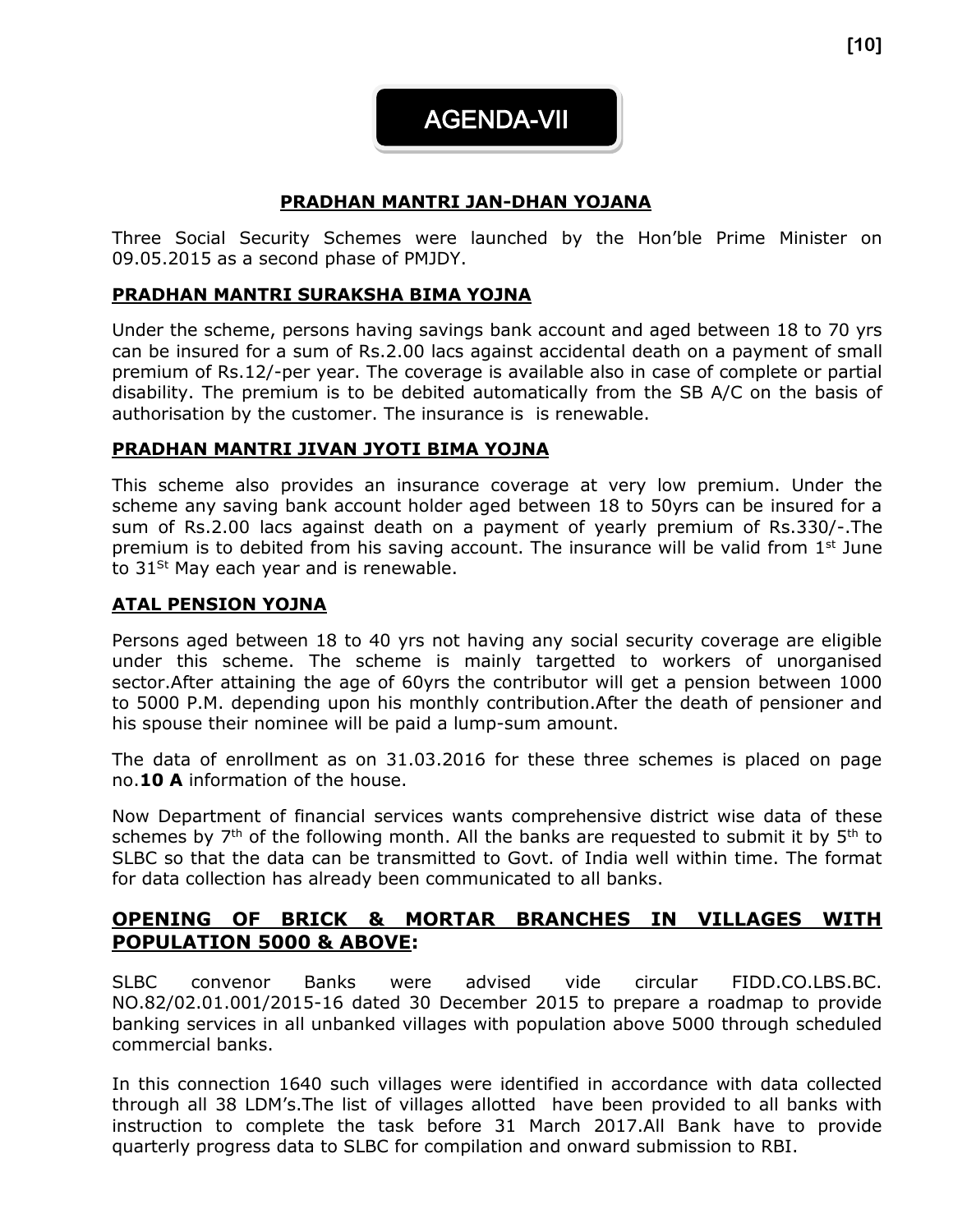

## **GOVT. SPONSORED SCHEMES/ PROGRAMMES**

#### **(A) PRIME MINISTER'S EMPLOYMENT GENERATION PROGRAMME (PMEGP**)

Against the physical target of 3026 projects for FY 2015-16, Banks have sanctioned 2895 projects amounting to Rs. 238.72 Cr, which is 96% of the target. The information regarding loan sanctioned & disbursed by Banks is provided on Page No. 11A of the Agenda Book for information of the House.

Generation of loan applications, their e-tracking & sending to the concerned branches need immediate attention of the implementing agencies viz. KVIC, DIC & KVIB. The District Task Force Committee (DTFC) meeting should be organised and applications generated in adequate number. Banks are requested to ensure early disposal of applications after receipt of the same from DTFC. Bank branches should also endeavour to generate application from suitable persons so that the scheme is implemented in proper manner. As undergoing EDP training from RSETI has been made compulsory before disbursement of PMEGP loan, all concerned are requested to utilise the services of RSETIs functioning in all districts for imparting EDP to the PMEGP beneficiaries. It should also be endeavour of the bank to obtain the application from the persons trained from RSETIs for loans to be sanctioned under PMEGP.

**PUTTING OF DATA IN E-TRACKING IS NOT UP TO MARK.** KVIC needs to strengthen the system of data inputting in e-tracking. As discussed in earlier meetings, the application originating entity i.e DIC, KVIC and KVIB is not endorsing the copy of letter forwarding of application to the branches to their Controlling Authority. As such proper monitoring is becoming difficult.

## **NATIONAL URBAN LIVELIHOOD MISSION (NULM)-SELF EMPLOYMENT PROGRAMME**

Urban SHGs are to be provided financial support under the National Urban Livelihood Mission (NULM) and the target in this regard has been given to the state by Govt. of India. In 42 Urban Local Bodies (ULBs) the state has been given target for financing under Self Employment Program (SEP), Social Mobilization & Institution Development (SM&ID) and Support to Urban Street Vendors (SUSV).

As allocation of wards has been done among the banks, the applications pertaining to a specific ward should be disposed by the bank/bank branch which has responsibility of the ward.

A copy of target under NULM for FY 2016-17 is placed at page no. 11B to 11K for information of the House.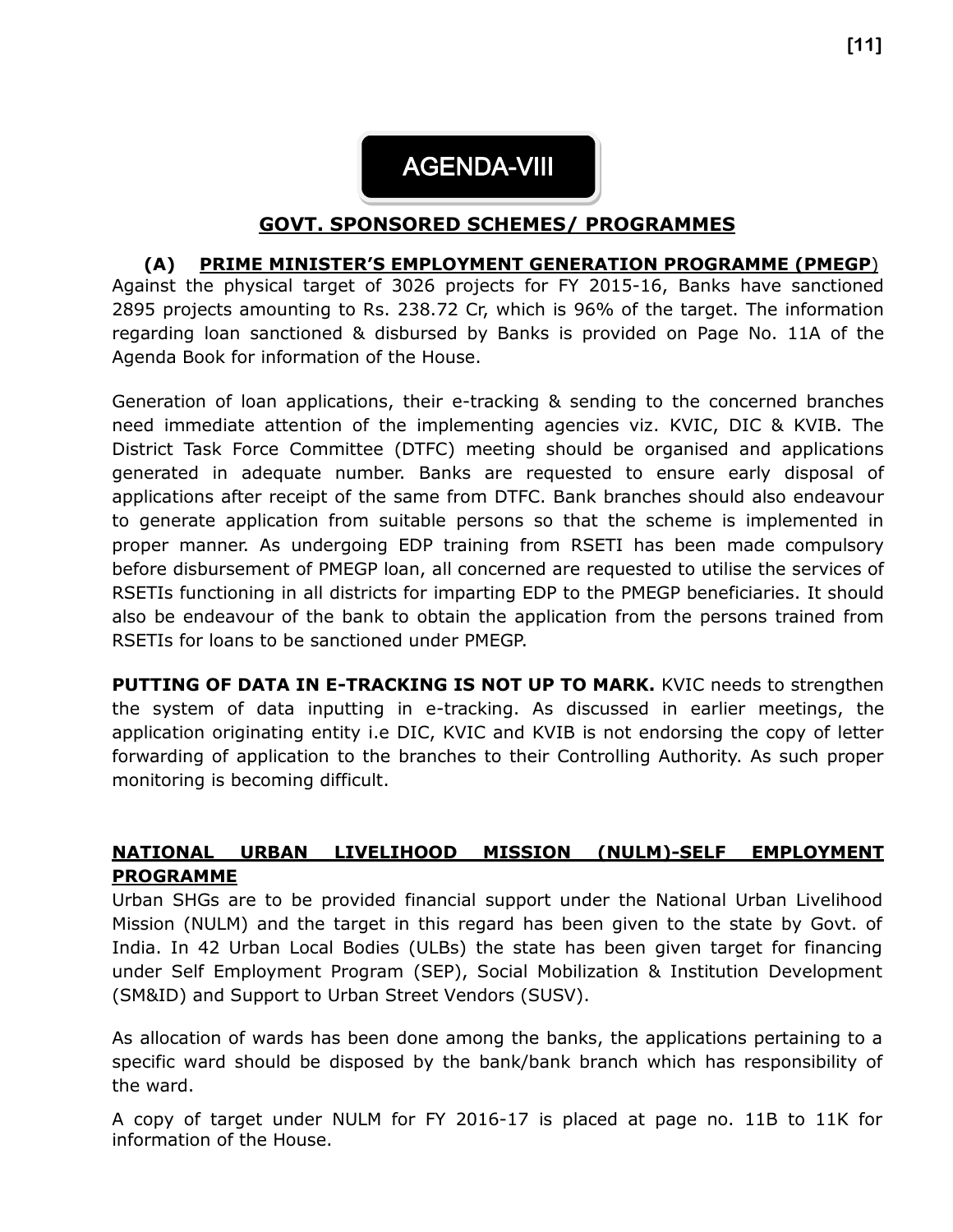## AGENDA-IX

#### **FINANCE TO SELF HELP GROUPS (SHGs)**

SHGs play a very crucial and effective role in providing timely and adequate credit and other financial services to the vulnerable and weaker sections resulting in overall economic development of the society and Banks play a facilitating role through credit linkages to them. Banks have opened savings bank account of 120268 SHGs and have credit-linked 100080 SHGs during financial year 2015-16, with total Bank-finance of Rs. 640.05 Crore. Bank wise SHG savings and credit-linkage, on the basis of data provided by BRLPS, during financial year is furnished on Page 12A.

The Reserve Bank of India has already advised the detailed guidelines for operationalisation of the Interest Subvention Scheme under NRLM for SHG credit. All Banks are requested to provide the stipulated interest- subvention to all eligible SHG accounts.

#### **JOINT LIABILITY GROUP**

Against the yearly target of 75,000 units, Banks have sanctioned 34286 number of JLGs amounting to Rs. 510.49 Crores during financial year 2015-16. The RRBs have performed much better than the Commercial Banks with regard to credit linkage of JLGs & SHGs. As SHG & JLG are important tools to reach the so far financially excluded rural people, all Banks are requested to reach out of the weaker sections of the society through these two routes during 2016-17.

The Bank-wise performance under JLG is placed at Page No 12B for information of the House.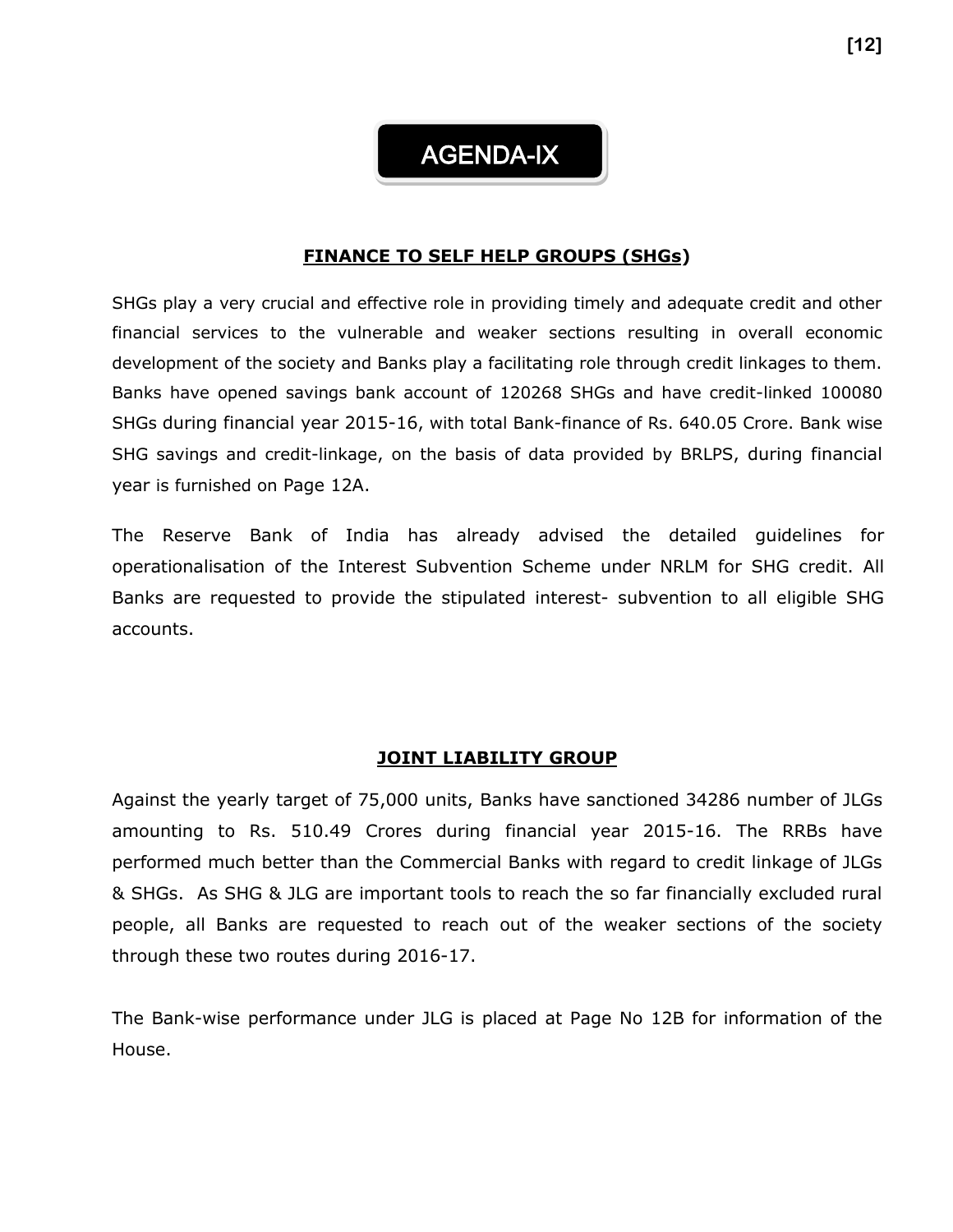

## **KISAN CREDIT CARD (KCC)**

#### **REVIEW OF PROGRESS AS ON 31.03.2016**

A summarised statement of Kisan Credit Cards issued by Commercial Banks, RRBs and Co-operative Banks, vis-à-vis their respective targets, during FY 2015-16 is given below:

|                   | Target (No.) | <b>Sanctioned (No.)</b> | $\frac{1}{2}$      |              |            |
|-------------------|--------------|-------------------------|--------------------|--------------|------------|
| <b>Banks</b>      |              |                         | <b>Achievement</b> |              |            |
|                   | <b>New</b>   | <b>New</b>              | <b>Renewal</b>     | <b>TOTAL</b> | <b>New</b> |
| Comm. Banks       | 918914       | 1284057                 | 578277             | 1862334      | 139.74     |
| <b>RRBs</b>       | 527226       | 269047                  | 1076389            | 1345436      | 51.03      |
| <b>TOTAL</b>      | 1446140      | 1553104                 | 1654666            | 3207770      | 107.39     |
| Co-op. Banks      | 53860        | 10093                   | 396481             | 406574       | 18.74      |
| <b>GRANDTOTAL</b> | 1500000      | 1563197                 | 2051147            | 3614344      | 104.21     |

It is evident from the above Table that Banks operating in the state have sanctioned loans to a total of 3614344 beneficiaries (New-1563197 & Renewal-2051147) under KCC amounting to Rs. 23780.06 Crore during the FY 2015-16.

Bank-wise & District-wise performance is furnished on Page No. 14A & 14B.

The Bank-wise and district-wise target of FY 2016-17 has been fixed and circulated among all concerned. A copy of target of FY 2016-17 is placed at page no. 27AK to 27AP for information of the House.

## **PROVIDING KCC TO ALL ELIGIBLE AND NON-DEFAULTER FARMERs**

In the light of the directives issued by the Ministry of Finance, Government of India, Kisan Credit Card is to be provided to all eligible and non-defaulter farmers. Modified Common Application Form, format of affidavit (for loan upto Rs. 50,000) and Checklist for KCC loan has been provided to the Agri Department, GoB with a request to circulate the same down the line to facilitate generation of loan applications from all eligible farmers. The Agriculture Department, GoB has been requested to provide village-wise list of eligible farmers to Banks, to enable them to extend credit facility to all such farmers.

The Revenue & Land Reforms Department, GOB is requested to arrange for timely issuance of the LPCs by the concerned authorities on the prescribed formats, incorporating all required particulars.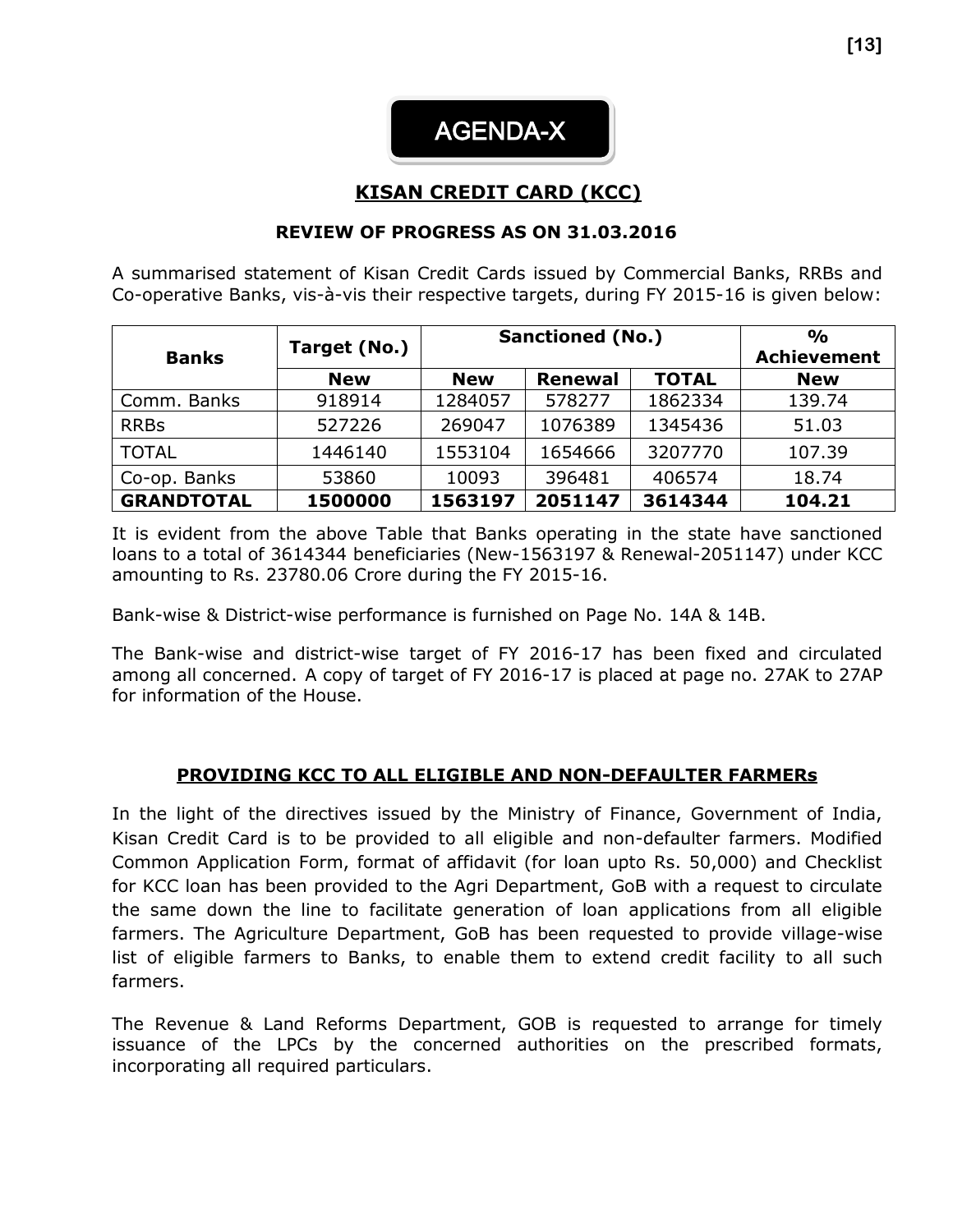## **ISSUANCE OF ATM CARDS TO KCC HOLDERS**

As per RBI instructions, all KCC borrowers are to be issued ATM cum Debit Cards. The Bank-wise information on ATM Cards issued to KCC borrowers is placed at Page No 14C of the Agenda Book for information of the House. All Banks are requested to ensure that ATM cards are issued to all eligible KCC borrowers both at the time of new sanction as well as at the time of renewal.

## **CROP INSURANCE SCHEME**

The Cooperative Department, Government of Bihar has allotted all districts of the State under the National Agriculture Insurance Scheme (NAIS) to Agriculture Insurance Company of India Ltd vide their Notification No. 1607 dated 19.05.2015.

As per information received from Patna Regional Office of Agriculture Insurance Company of India Ltd, 1589982 farmers have been covered under NAIS Kharif 2015 and 840533 farmers have been covered under NAIS RABI 2015-16. Thus, a total of 2430515 farmers have been provided the crop insurance cover, the sum insured being Rs. 8295.92 Crores and the area covered being 2114109.17 hectares by Agriculture Insurance Company of India Ltd. The information on crop insurance received from insurance company is as under:

| <b>NAME OF</b><br>THE INSURANCE COMPANY              | <b>NO. OF FARMERS</b><br><b>WHOSE CROPS</b><br><b>INSURED</b> | <b>AREA</b><br>(IN HA.) | <b>SUM</b><br><b>INSURED</b><br>(INCR) |
|------------------------------------------------------|---------------------------------------------------------------|-------------------------|----------------------------------------|
| <b>Agriculture Insurance Company Of</b><br>India Ltd | 2430515                                                       | 2114109.17              | 8295.92                                |

Controlling Head of all banks operating in the State have been requested to instruct their operating functionaries to ensure to cover all the crop loans under crop insurance and the claims of agriculture crop insurance should be credited into the beneficiary's account within 15 days of receipt of claim and no interest should be charged in the loan account of borrowers on the claim amount, for the period beyond 15 days of receipt of claim till the date of credit. In case of interest being applied on the claim amount credited with delay beyond 15 days, it should be refunded to the beneficiaries. Controlling Head of all banks operating in the State have also been requested to instruct their operating functionaries to ensure submission of statement of crop insurance at monthly intervals to the Insurance Companies.

Govt. of India has launched a new insurance scheme named Prime Minister Fasal Bima Yojna. The details of the scheme can be downloaded from site [www.agricoop.nic.in](http://www.agricoop.nic.in/) and www.agri-insurance.gov.in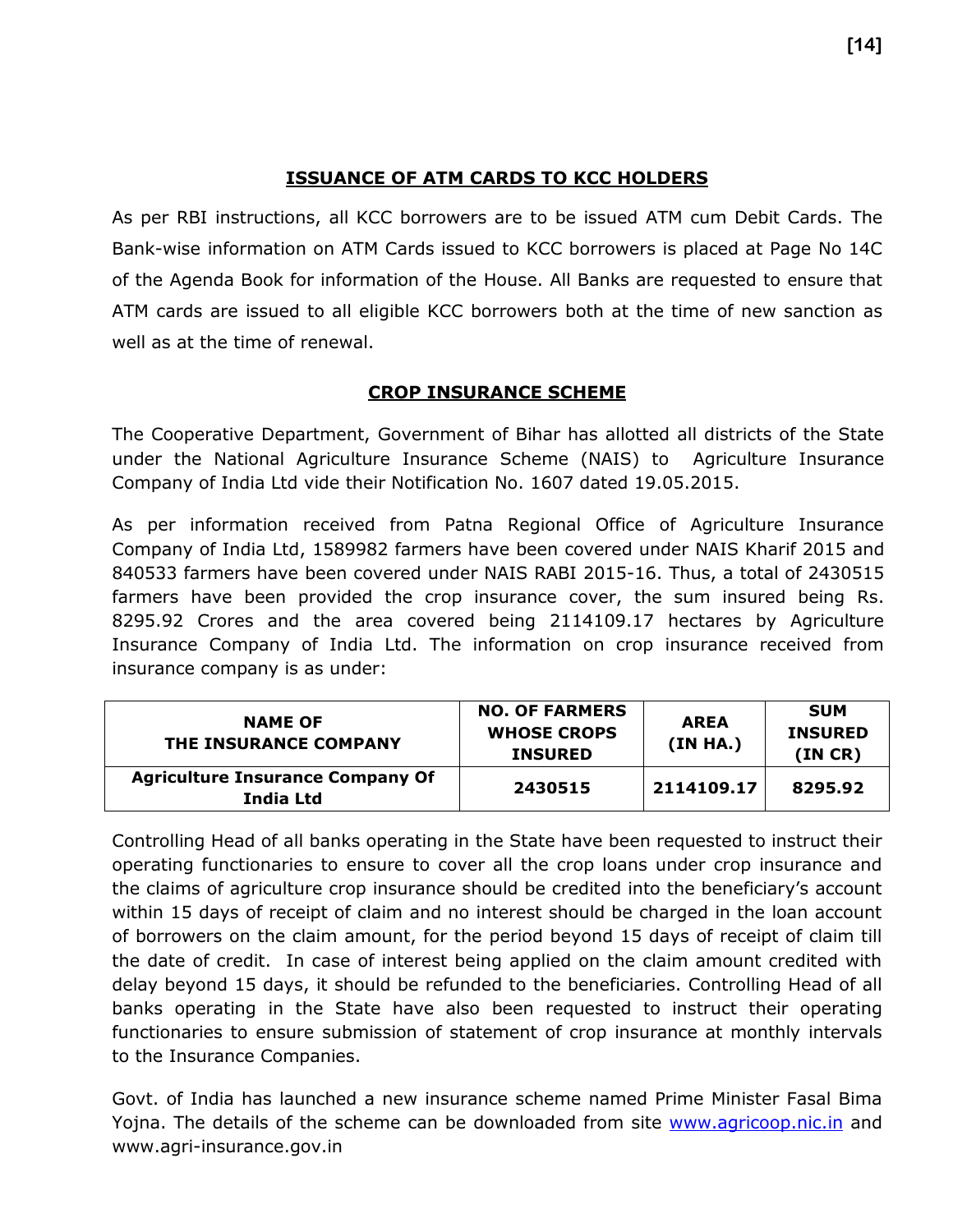# AGENDA-XI

#### **DAIRY, FISHERY & POULTRY**

Banks have sanctioned loans amounting to Rs 448.42 Crore to 16823 beneficiaries under various Dairy schemes, Rs 17.35 Crore to 463 beneficiaries under Fishery schemes and Rs. 230.12 Crore to 4991 beneficiaries under Poultry schemes during the FY 2015-16. Bank wise performance is furnished on page no. 15A to 15C. All banks are requested to increase their lending under these sectors in the State.

#### **FARM MECHANISATION**

Against the financial target of Rs.2902.44 Crore for the year 2015-16, Banks have sanctioned loans amounting to Rs. 786.70 Crore to 24822 farmers for purchasing farm equipments. Bank-wise target and performance is furnished on Page no. 15D for information.

Controlling head of all Banks are requested to advise their branches to initiate requisite measures to increase lending under the scheme.

#### **ADVANCES GRANTED TO UNITS PROVIDING STORAGE FACILITY**

Banks have sanctioned loans amounting to Rs. 148.82 Crore to 151 farmers for storage facility during the financial year 2015-16. All banks are requested to pay more attention towards financing under the scheme as there is a huge demand for storage facility. Bank- wise target and performance is furnished on Page No. 15E for information.

#### **AGRICULTURE TERM LOAN (ATL**)

Against the financial target of Rs.14651.10 Crore for the year 2015-16, Banks have sanctioned loans amounting to Rs. 17900.21 Crore to 1204950 farmers.

Bank-wise target and performance is furnished on Page no. 15F for information.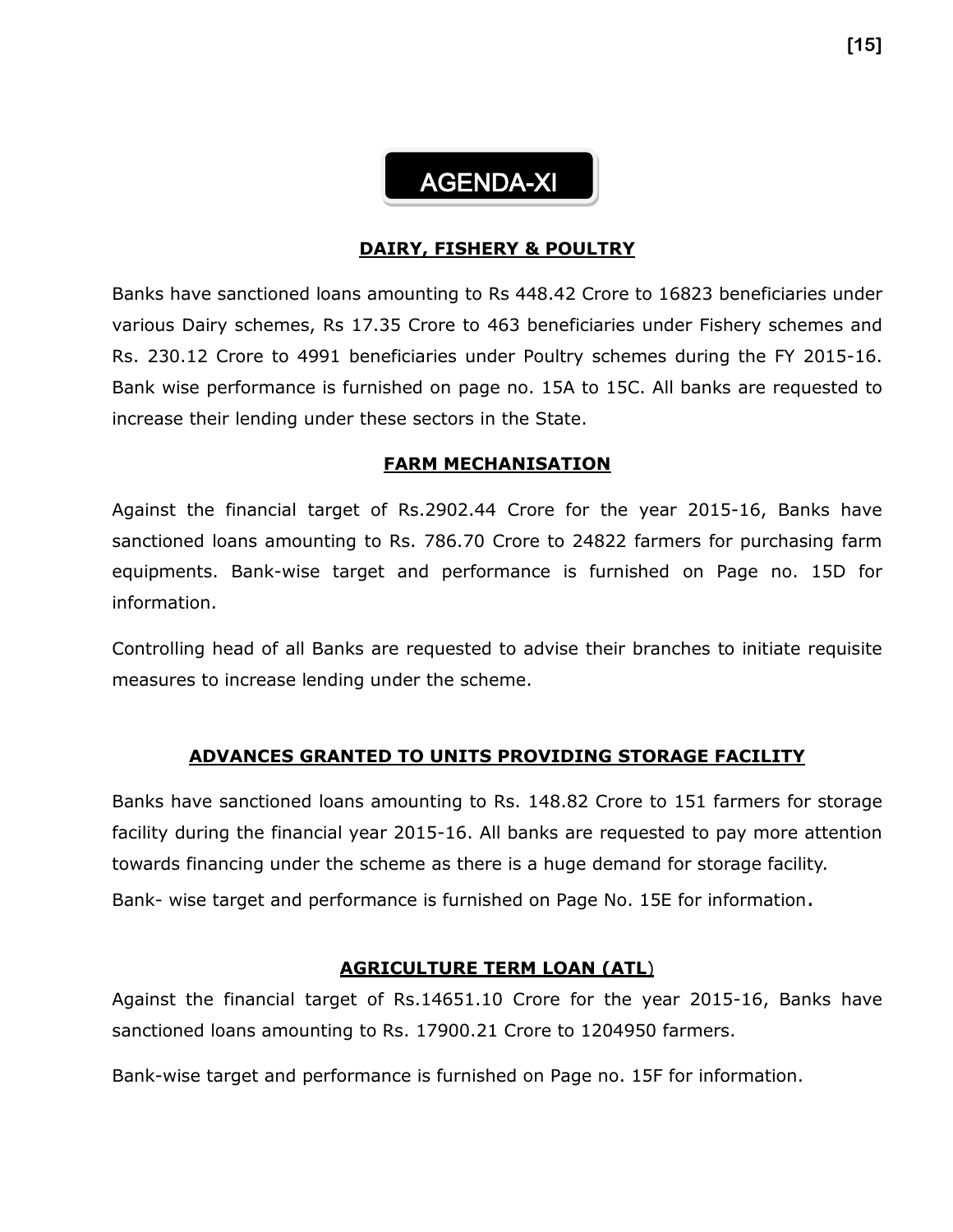The Bank-wise and district-wise target of FY 2016-17 has been fixed and circulated among all concerned. A copy of target of FY 2016-17 is placed at page no. 27AQ for information of the House.

# **0** AGENDA-XII

# **CD RATIO (As on 31.03.2016)**

(Rs. in Crore)

| <b>Bank</b>                  | <b>Deposits</b> | <b>Advances</b> | <b>CD</b> ratio |
|------------------------------|-----------------|-----------------|-----------------|
| Comm. Banks                  | 213049          | 88427           | 41.51           |
| Co-op. Banks                 | 2609            | 1536            | 58.87           |
| <b>RRBs</b>                  | 24630           | 13275           | 53.90           |
| Total                        | 240288          | 103238          | 42.96           |
| <b>RIDF</b>                  |                 | 4877            |                 |
| Total (Advances +RIDF)       | 240288          | 108115          | 44.99           |
| Investment                   |                 | 6871            |                 |
| Grand Total (Adv.+RIDF+Inv.) | 240288          | 114986          | 47.85           |

As at the end of March'2016, CD Ratio of the state stood at 44.99% which shows an increase of 96 basis points as compared to March'2015. If write-off to the tune of Rs.321.10 Crores had not taken place during the period, the CD ratio of the State would have increased by another 14 bps. The CD ratio of the State would have improved further by 266 basis points, had the State Government utilised the total amount of Rs.11273.55 Crore (as on 31.03.2016), sanctioned under RIDF. As on 31<sup>st</sup> March, 2016 only 43% of the amount sanctioned under RIDF was utilised by the Government of Bihar.

Controlling Head of Bank having lead responsibility in the district is requested to instruct the LDM to coordinate with all Banks operating in the district and intensify efforts to adopt suitable strategies for improving CD ratio in the district.

Among banks Andhra Bank (20.70%), Punjab & Sindh Bank (21.76%) and Karnataka Bank (24.91) have CD Ratio less than 25%. The above mentioned banks are requested to step up their effort to improve CD Ratio substantially.

Bank-wise and district-wise details are furnished on Page no. 18A to 18E.

It is pertinent to mention here that an amount of Rs.9929.74 Crores have been financed to units functioning in Bihar by SBI, PNB, Allahabad Bank, Bank of Maharashtra, Corporation Bank, Indian Overseas Bank, IDBI bank, State Bank of Bikaner & Jaipur, Federal Bank and Vijya Bank by their branches operating outside the State and the amount has been taken into account for calculating the CD ratio as per guidelines issued by the Reserve Bank of India vide their circular No.-RPCD.LBS.BC.No.47/02.13.03/2005- 06 dated 9th November 2005.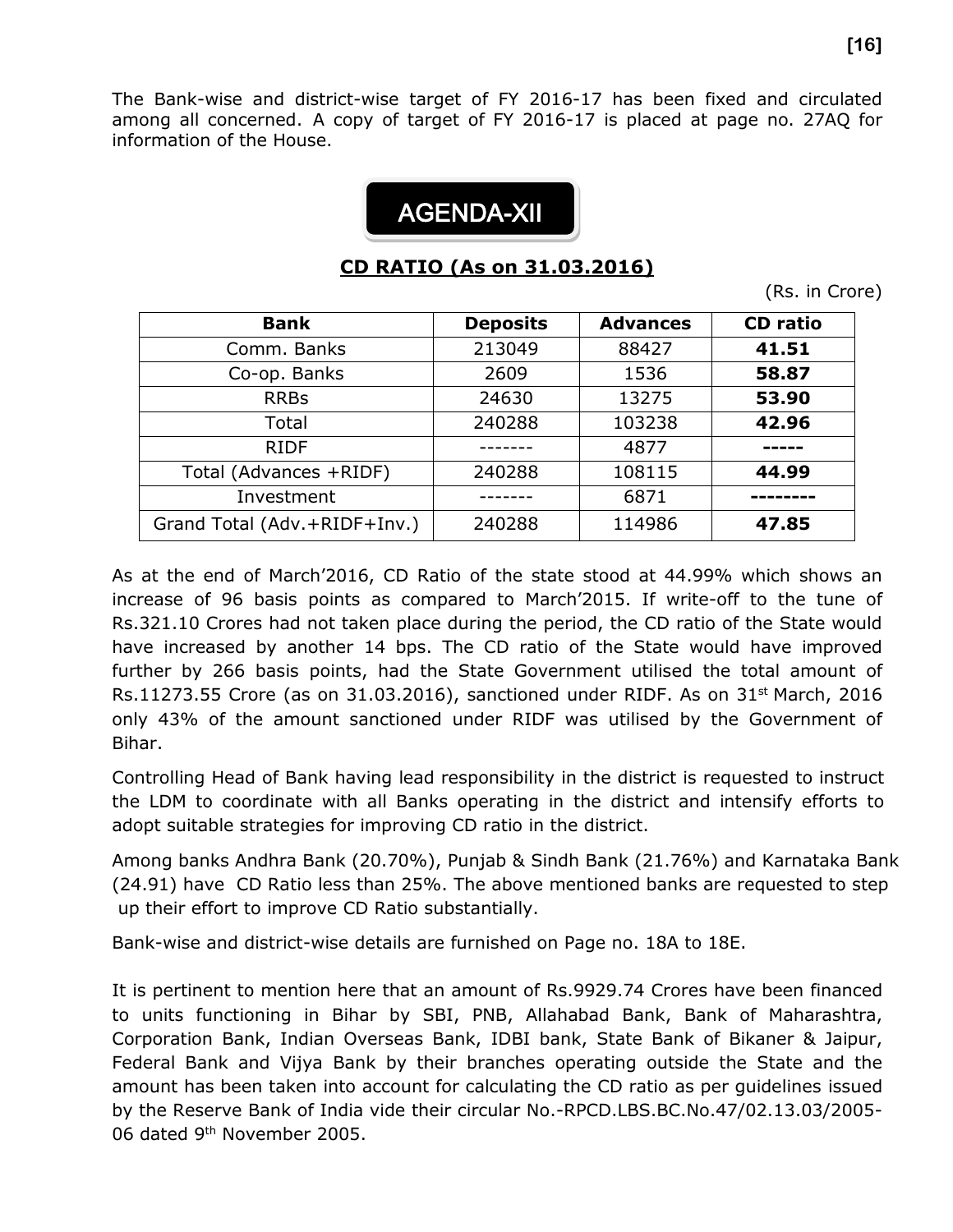#### **NPAs & WRITE-OFF**

As on 31.03.2016, overall position of NPAs and the amount of loans written off is as under:

(Rs. in Crore)

| <b>Banks</b> | <b>Total</b> | <b>Total</b> | $%$ of     | Amt.        |
|--------------|--------------|--------------|------------|-------------|
|              | Adv.         | <b>NPA</b>   | <b>NPA</b> | written-off |
| Comm. Banks  | 78498        | 4732         | 06.03      | 287         |
| Co-op. Banks | 1536         | 274          | 17.85      |             |
| <b>RRBs</b>  | 13274        | 1530         | 11.53      |             |
| <b>Total</b> | 93308        | 6536         | 07.00      | 321         |

NPA of Banks at 7.00% is a matter of great concern. All steps should be taken for bringing the NPA level below 3%.

Amount Written off and Segment-wise details of NPA amount is furnished on Page No. 18F for discussion and review by the House.

#### **CERTIFICATE CASES & DISPOSAL OF TOP 10 CASES**

As on 31.03.2016, overall position of Certificate Cases filed by all Banks is furnished below:

| <b>Banks</b> | <b>Total Cases</b><br>$(No.)$ As on<br>30.09.2015 | <b>Total</b><br><b>Cases</b><br>(Amount)<br>As on<br>30.09.2015 | Cases<br>filed<br>(No.)<br>(During<br>the<br>quarter) | Cases<br>filed<br>(Amount)<br>(During<br>the<br>quarter) | Cases<br>disposed<br>of $(No.)$<br>(During<br>the<br>quarter) | Cases<br>disposed<br>оf<br>(Amount)<br>(During<br>the<br>quarter) | Pending<br>Cases (No.)<br>As on<br>31.12.2015 | Pending<br>Cases<br>(Amount)<br>As on<br>31.12.2015 |
|--------------|---------------------------------------------------|-----------------------------------------------------------------|-------------------------------------------------------|----------------------------------------------------------|---------------------------------------------------------------|-------------------------------------------------------------------|-----------------------------------------------|-----------------------------------------------------|
| Comm         | 374005                                            | 2047.86                                                         | 21976                                                 | 166.89                                                   | 4248                                                          | 32.01                                                             | 391733                                        | 2182.74                                             |
| $Co$ -op     | 36037                                             | 75.65                                                           | 842                                                   | 4.45                                                     | 2712                                                          | 6.60                                                              | 34167                                         | 73.50                                               |
| <b>RRBs</b>  | 23846                                             | 43.12                                                           | 1530                                                  | 14.80                                                    | 5302                                                          | 6.80                                                              | 20074                                         | 51.12                                               |
| Total        | 433888                                            | 2166.63                                                         | 24348                                                 | 186.14                                                   | 12262                                                         | 45.41                                                             | 445974                                        | 2307.36                                             |

It is evident from the above Table that during the fourth quarter of FY 2015-16, 24348 cases were filed and 12262 cases were disposed off and 445974 cases involving Rs. 2307.36 Crore are pending at different stages. A disturbing trend in this data is that the disposal rate of certificate cases is much slower than the fresh cases filed, which results in increasing the no. and amount of pending cases in each successive quarter. This large amount of bad loans, if recovered and recycled, can further enhance disbursements by Banks. The list containing details of top 10 Certificate Cases of each district has been provided to the SDC-Banking of the respective districts for effecting recovery in these cases. However, very meagre recovery has been made in these accounts despite

(Rs. in Crore)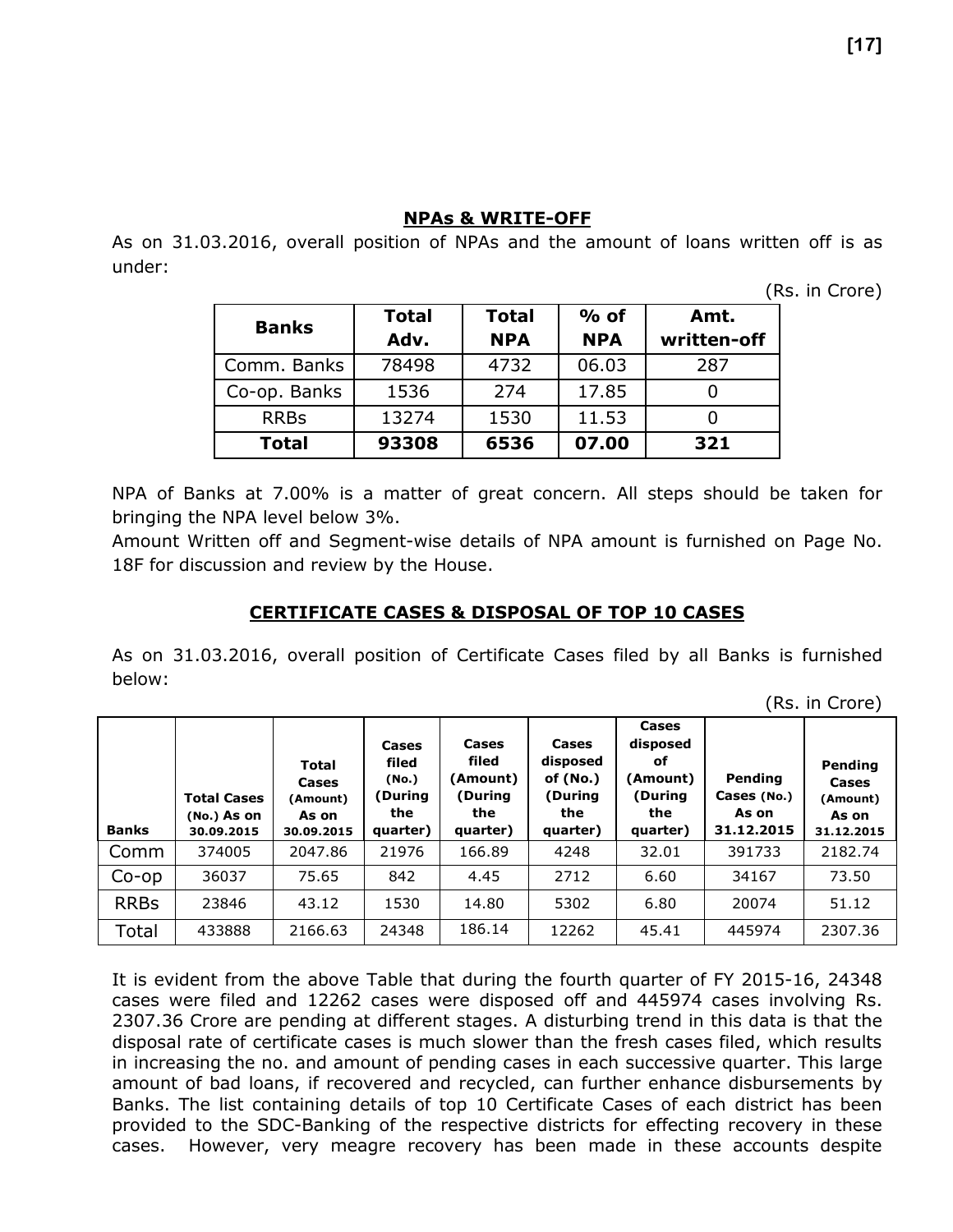regular follow up by Banks at the district level. The State Government is requested to instruct the district-administration of all districts to initiate requisite steps at their end for early disposal of the top 10 Certificate Cases. At the same time, Block-level recovery camps on the lines of credit camp, need to be organised which will help Banks in improving their asset quality besides conveying a message to the borrowers, for timely repayment of loans.

Bank-wise no. & amount of pending certificate cases pending with amount is furnished on Page No. 18G.

## **PRIORITY SECTOR LENDING**

As on 31.03.2016, the Benchmark of 40% for Priority Sector advances has been achieved by majority of the Banks. The House may notice that the ratio of Priority Sector advances to total advances is as high as 70.00% in the State, which is well above the Benchmark. Bank-wise position is furnished on Page No. 18H & 18I.

## **AGRI CREDIT**

At the State level, the ratio of Agri Credit to Total Advances stands at 38.23% as on 31.03.2016, against the national benchmark of 18%. However, a few Banks have failed to achieve the benchmark. Bank-wise position is furnished on Page No18H.

## **DIFFERENTIAL RATE OF INTEREST (DRI)**

As on 31.03.2016 the aggregate advances level under DRI Scheme stands at Rs. 61.63 Crore, which is 0.07% of the total advances of Rs.93307.86 Crore as on 31.03.2016.

A total of 2504 beneficiaries were provided loans amounting to Rs. 17.82 Crore under DRI Scheme during the period under review. Out of this, 89 beneficiaries were provided credit support of Rs. 0.17 Crore to complete their dwelling units under Indira Awas Yojana. Banks should provide more loans under the Scheme to the needy and eligible beneficiaries, and ensure maximum coverage of people belonging to SC/ST and women categories, apart from providing top-up Loans to the beneficiaries of Indira Awas Yojana. Also, Banks should step up financing to the rural artisans like carpenters, blacksmiths, washermen, cobblers etc. under the Scheme. Bank-wise position is furnished on Page No. 18H & 18J.

## **WEAKER SECTION**

Total loan extended by Banks to the weaker section, as on 31.03.2016 was Rs. 24409.11 Crore out of the aggregate advances of Rs.93307.86 Crore i.e. 26.16% of the total advances, against the benchmark of 10%. Further, as percentage of Priority Sector Advances, the achievement comes to 37.55% which is much better than the Benchmark of 25%.

Bank-wise position is furnished on Page No. 18H.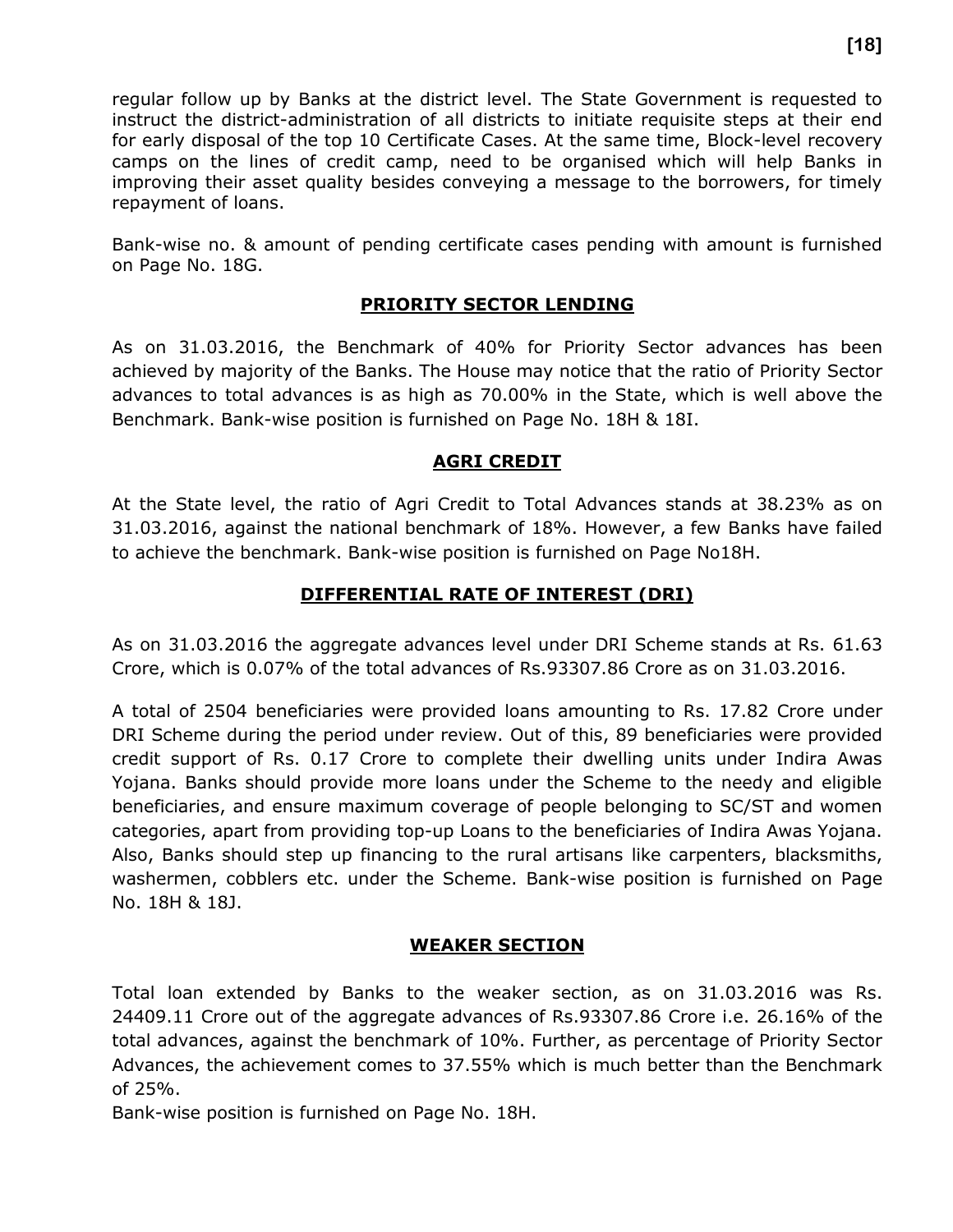## **AGENDA-XIII**

#### **OPENING OF NO-FRILL ACCOUNTs AND TRANSACTIONS DONE BY BCAs**

As per information received from Banks, a total of 11415641 No-Frill accounts were opened during the FY 2015-16. Thus, a total of 37102809 No-frill accounts have been opened till 31.03.2016 cumulatively. Out of these, 26052024 accounts are operational.

Bank & District-wise details with respect to No Frill accounts opened and transactions carried out by BCAs is furnished on Page No. 19A to 19D.

#### **EXTENDING MOBILE BANKING AND INTERNET BANKING FACILITY**

All Banks should extend mobile Banking and internet Banking facility to customers as these are not only cost-effective but also adds to customer-convenience. As per information received by SLBC, Banks have provided Mobile Banking facility to 1993277 customers whereas the facility of Internet Banking has been provided to 2153064 customers. Controlling Head of all Banks operating in the State are requested to bestow their attention and initiate requisite steps for extending these facilities further as it would facilitate the service delivery of Banks.

Bank-wise information regarding Mobile Banking and Internet Banking facility provided, is furnished on Page 19E.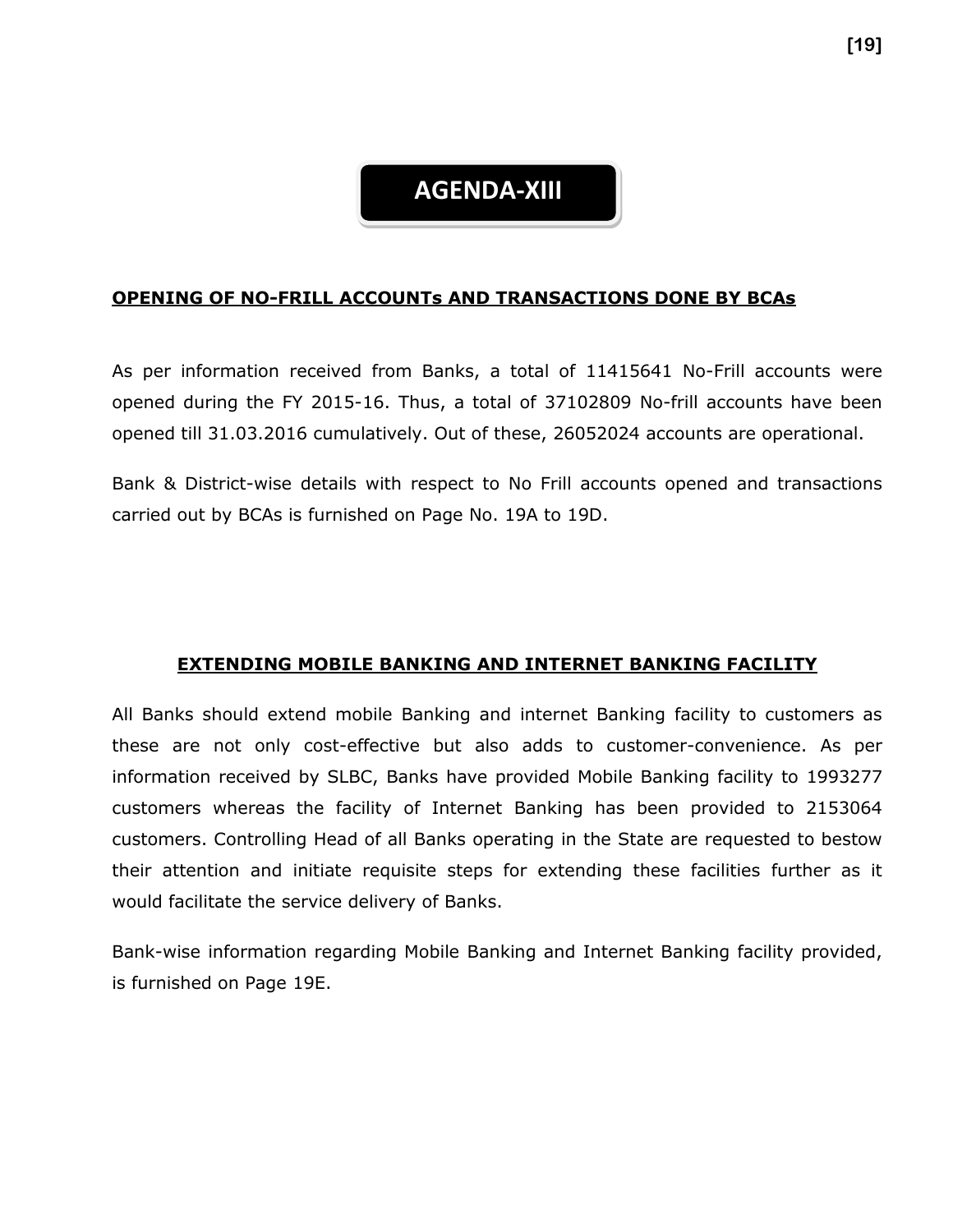# **AGENDA-XIV**

## **IMPLEMENTATION OF FINANCIAL INCLUSION PLANS IN LWE AFFECTED DISTRICTS**

The Government of India is regularly reviewing the progress made in implementing Financial Inclusion in Left Wing Extremist (LWE) affected districts in the State of Bihar with a focus on development of Infrastructure, Credit availability, Advocacy, Livelihood development etc. There are 15 LWE affected districts in Bihar.

Banks operating in these districts are implementing financial inclusion plans on a priority basis for extending Banking facilities to these LWE affected areas. Credit extension by Banks during the financial year 2015 - 2016 in these districts is furnished below, which shows improvement in all the districts, over the same period during the last Financial Year:

| SL.<br>No.     | <b>District</b> | <b>Disbursement</b><br>under ACP during<br>the Year<br>ended<br><b>MAR'2016.</b> | <b>Disbursement</b><br>under ACP during<br>the Year ended<br><b>MAR'2015</b> | Growth<br>(%) |
|----------------|-----------------|----------------------------------------------------------------------------------|------------------------------------------------------------------------------|---------------|
|                |                 | (Rs. in Lakh)                                                                    | (Rs. in Lakh)                                                                |               |
| 1              | Arwal           | 50878                                                                            | 38764                                                                        | 31.25         |
| $\overline{2}$ | Aurangabad      | 189740                                                                           | 155992                                                                       | 21.63         |
| 3              | Bhojpur         | 226605                                                                           | 188770                                                                       | 20.04         |
| 4              | East Champaran  | 319554                                                                           | 270860                                                                       | 17.97         |
| 5              | Gaya            | 297705                                                                           | 234588                                                                       | 26.90         |
| 6              | Jamui           | 81358                                                                            | 80870                                                                        | 00.60         |
| 7              | Jehanabad       | 81125                                                                            | 62735                                                                        | 29.31         |
| 8              | Kaimur          | 188818                                                                           | 155226                                                                       | 21.64         |
| 9              | Munger          | 115985                                                                           | 96487                                                                        | 20.20         |
| 10             | Nalanda         | 180627                                                                           | 152713                                                                       | 18.27         |
| 11             | Nawada          | 99419                                                                            | 83764                                                                        | 18.68         |
| 12             | Patna           | 1283980                                                                          | 1184625                                                                      | 8.38          |
| 13             | Rohtas          | 263919                                                                           | 232535                                                                       | 13.49         |
| 14             | Sitamarhi       | 154106                                                                           | 133358                                                                       | 15.55         |
| 15             | West Champaran  | 324066                                                                           | 257201                                                                       | 25.99         |
|                | <b>TOTAL</b>    | 3857885                                                                          | 3328488                                                                      | 15.90         |

It is evident from the above that Banks have extended higher quantum of credit as compared to last year in the LWE affected Districts.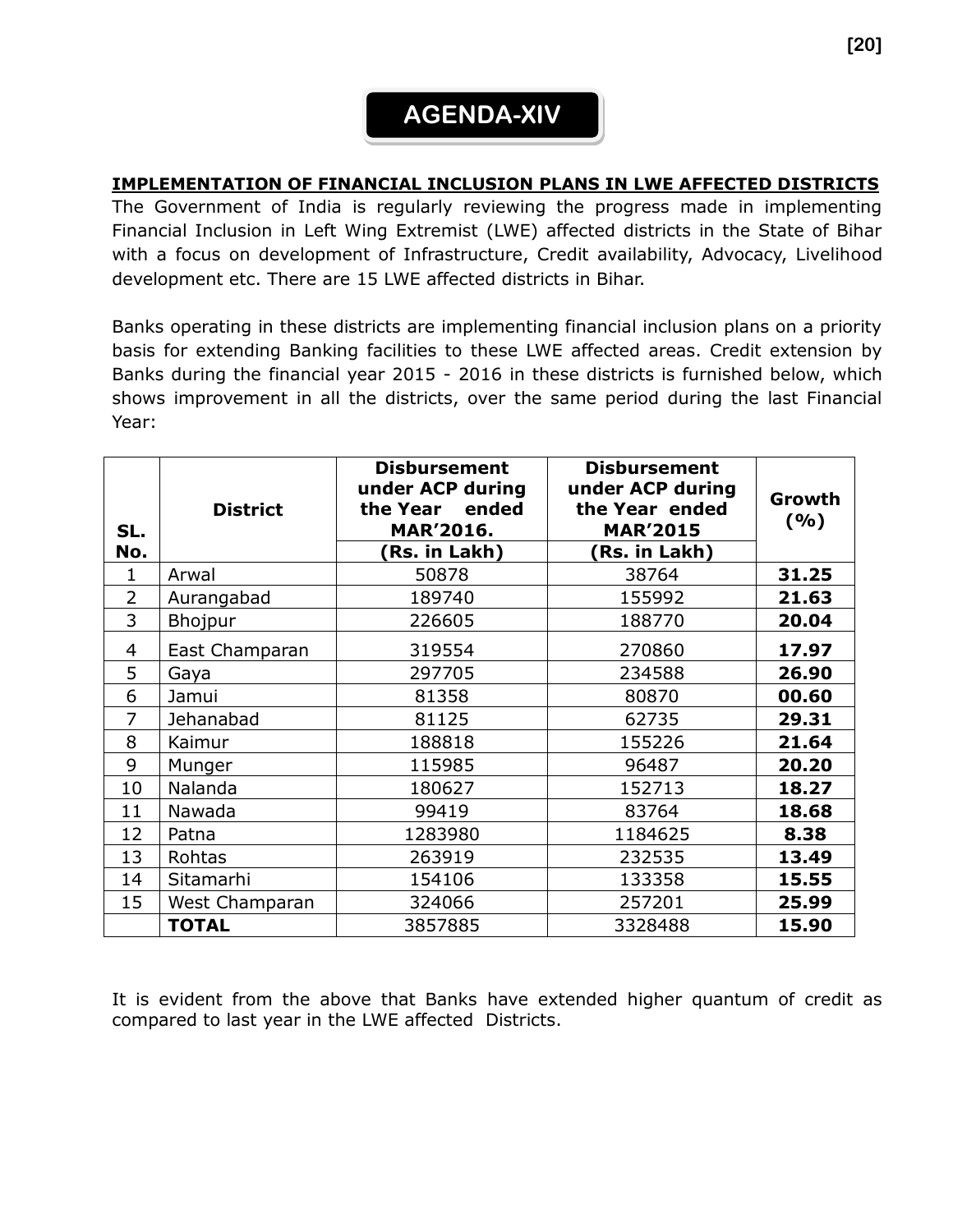## **AGENDA-XV**

## **INVESTIGATION OF CYBER FRAUD & COUNTERFEIT NOTES DETECTED BY BANKS**

As per the suggestion of DFS, Govt. of India, investigation of cyber frauds and other related issues is a regular agenda item of all SLBCs across the country. Controlling Head of all Banks operating in the State are requested to bring to the notice of the State Government occurrences of cyber fraud and detection of counterfeit notes so that appropriate steps may be initiated by the Government in this regard. At the State Head Quarter a separate wing has been established for speedy investigation and disposal of cases related to cyber crime.

**AGENDA-XVI**

#### **FUNCTIONING OF RURAL SELF EMPLOYMENT TRAINING INSTITUTEs (RSETIs)**

RSETIs are functional in all the 38 districts of the State. They are engaged in skill development of the unemployed youth for undertaking self employment venture/ wage employment. During the financial year, 822 training programmes have been organised and 21624 youth were imparted training by the RSETIs. Altogether 113915 persons have been trained by the RSETIs in the State by organizing 4134 programmes since inception. The detailed information pertaining to RSETIs in the State is placed on Page No. 22A for information.

Controlling Head of all Banks operating in the State have been requested to arrange to issue instructions to all their branches to sponsor at least 5 trainees in a financial year to the RSETI functioning in the district and also to provide credit-linkage to at least 5 RSETI trained persons in a financial year. This will help the trained youth to start their own venture and also improve the grading of RSETIs as settlement of trainees is a key parameter for grading by GoI.

Under the PMEGP Scheme, the beneficiaries are to be provided training before loan is disbursed to them. The KVIC, KVIB & DIC are requested to utilise the Training facilities available at the RSETIs for PMEGP beneficiaries.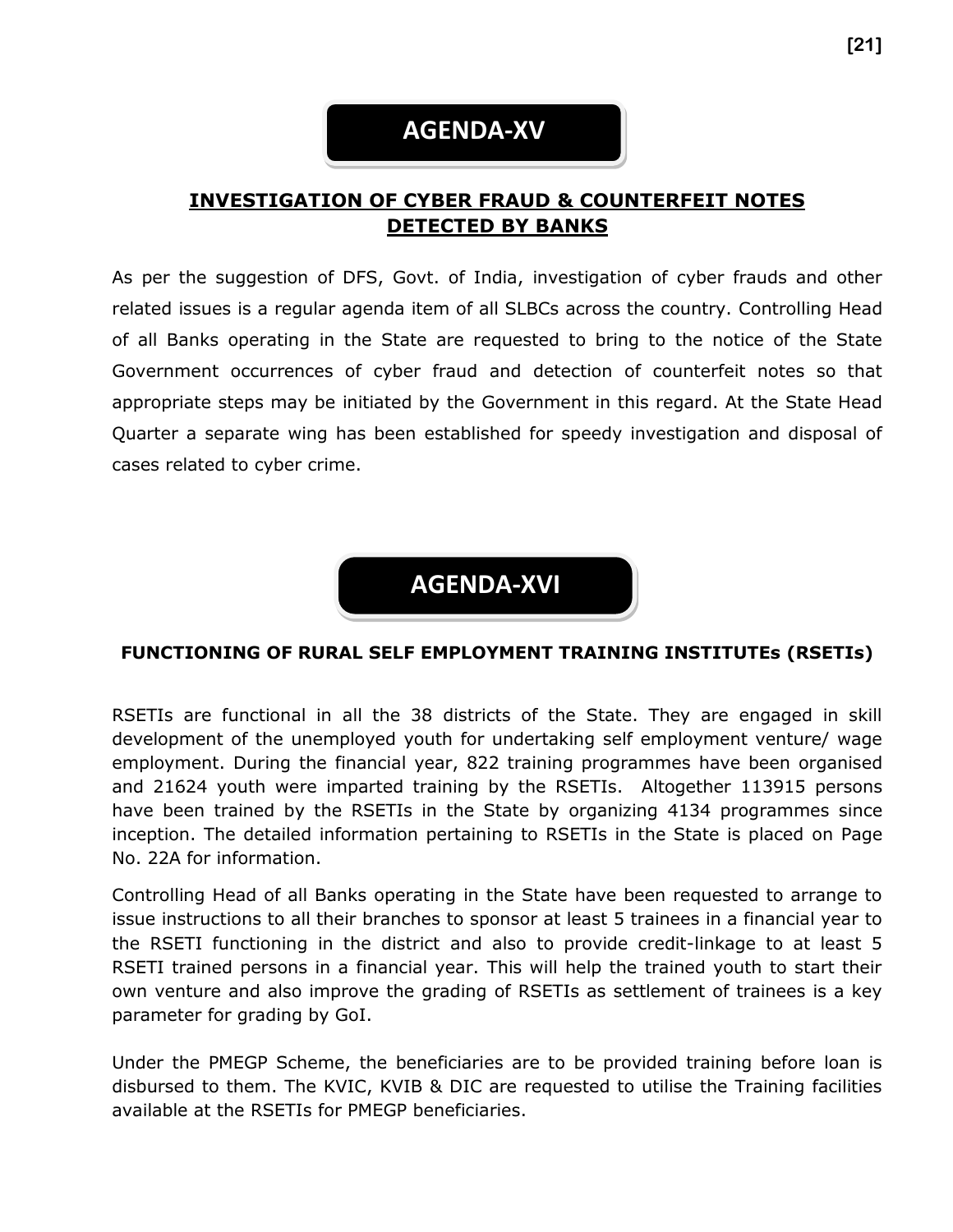#### **LAND ALLOTMENT FOR RSETIs**

Allotment of land has already been done in all 38 districts of the state, out of which construction of RSETI building has started in 20 districts. All Banks which have been provided with land and fund, are requested to complete construction of RSETI building at the earliest. MoRD, Govt. of India has now issued specific instructions for withdrawal of fund from the banks where construction work does not commence on or before 01.07.2015 and completed before 30.06.2016. Banks are requested to start construction of the building at the earliest in order to avoid withdrawal of fund by Govt. of India.

#### **REIMBURSEMENT OF EXPENSES**

The State Govt. had directed the District Magistrates of all districts for payment of training expenses to concerned RSETIs. However there are still many instances of bills pending with distt authorities. The Deputy Secretary, MoRD, GoI, New Delhi has advised that MoRD would be reimbursing the cost of training BPL candidate in RSETIs which are graded A/B/AA/AB/BA/BB through the State Rural Livelihood Mission. Most of the banks have submitted reimbursement of training cost of BPL candidates for FY 2011-12, 2012- 13 & 2013-14 to SRLM deptt, GoB. The State Govt is requested to arrange for payment of reimbursement cost to banks at the earliest.

The modalities for reimbursement of training expenses of RSETI has been provided by MoRD. Modalities for reimbursement of training cost of RSETIs for 2013-14, 2014-15, 2015-16 has been advised to all banks having RSETI responsibilities. Banks are requested to submit reimbursement claim for 2013-14, 2014-15 and 2015-16 onwards to SRLM, Govt. of Bihar at the earliest for settlement.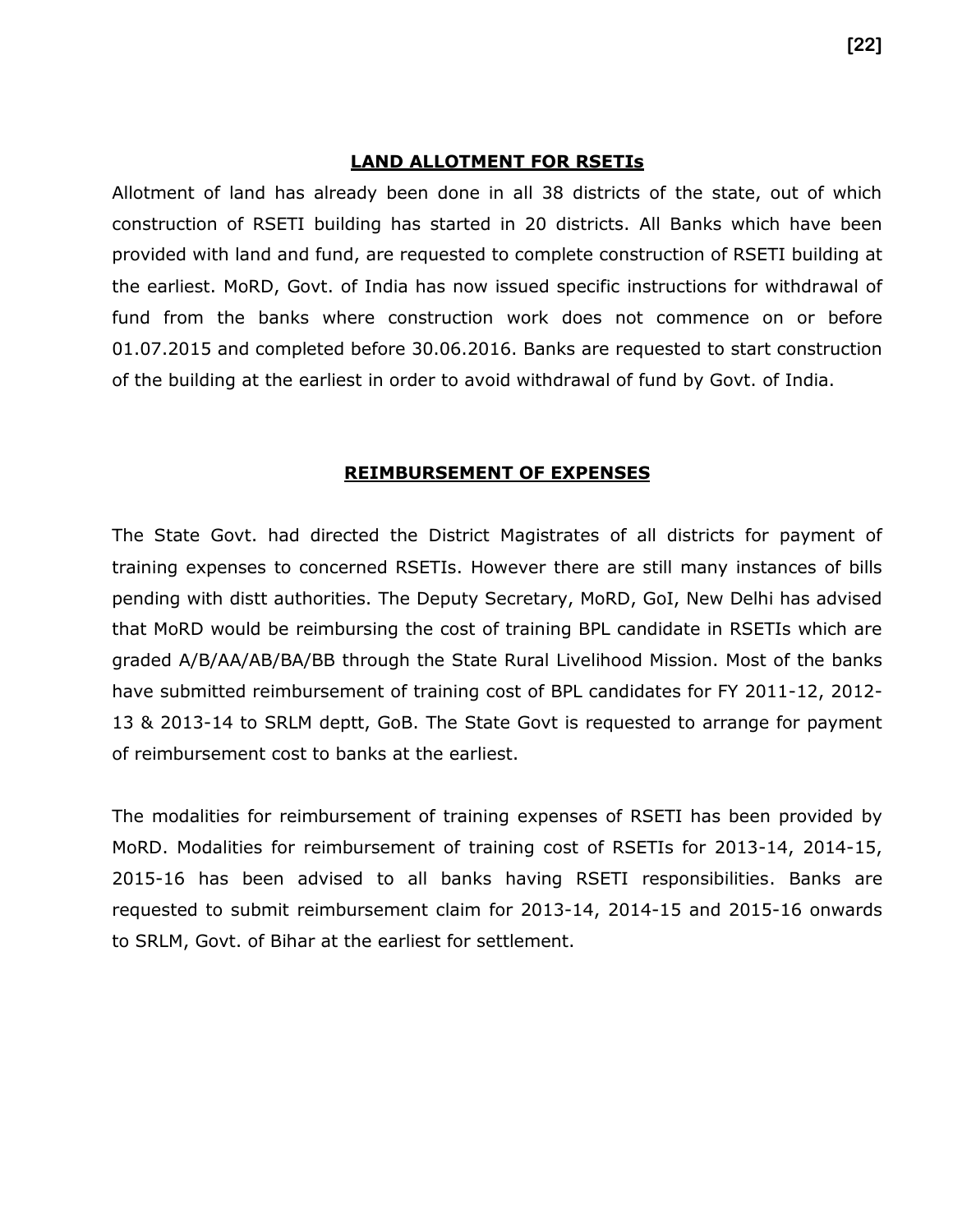#### **FINANCIAL LITERACY INITIATIVES**

Financial Literacy Centers (FLCs) are functional in all the districts in the State. 649379 persons participated in 15640 camps organised by the FLCs during the fourth quarter of FY 2015-16. The information pertaining to FLCs in the State is placed at Page No. 23A for information.

As per instructions received from the GoI, all rural branches are to conduct at least one financial literacy camp in each month and Financial Literacy Guide, Diary & Poster, designed by RBI, is to be used by the branches in the camp to explain the basic financial issues. The data of Financial Literacy Camps organised by rural branches in the districts is placed at page no. 23B.

Reserve Bank of India vide their letter no. FIDD.FLC.BC no. 18/12.01.018/2015-16 dated: 14.01.2016 has issued revised guidelines on Financial Literacy Centres (FLCs), a copy of which has been placed in Agenda Book of Dec'2015. Banks are requested to submit report on FLCs as per the format (Annes-III, Part A, B & C) on a quarterly basis to SLBC.

During last meeting of sub-committee of SHG and RSETI on 24.07.2015, it was decided that all the banks would submit their requirement of Financial Literacy Materials so that it can be printed under the reimbursement program of NABARD but till date of preparation of this AGENDA no banks had given their requirement. All bank to review the position.

All Banks are requested to ensure that their rural branches undertake Financial Literacy activities using the standard Financial Literacy materials at the required intervals.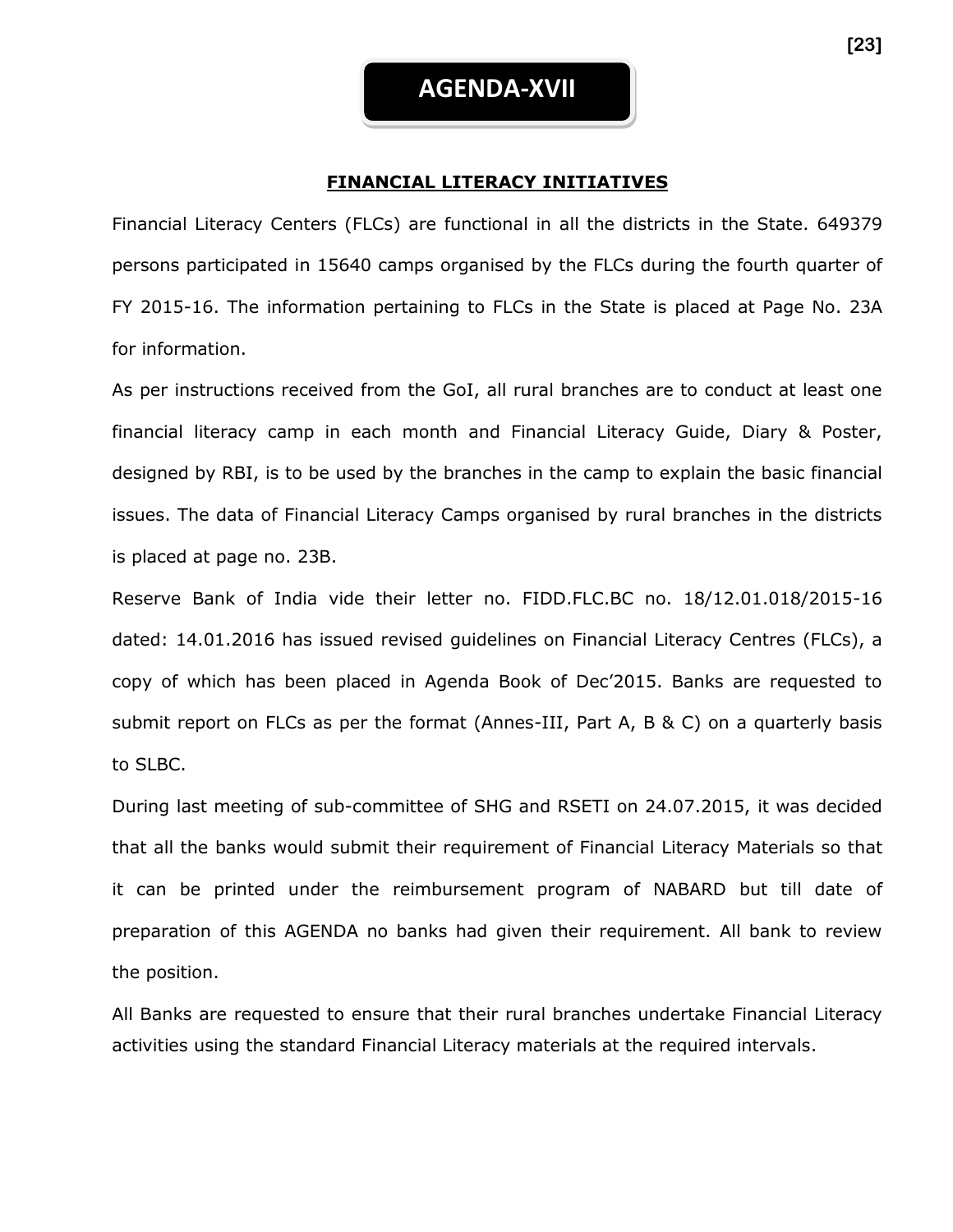## **MICRO, SMALL & MEDIUM ENTERPRISES**

The Reserve Bank of India's instructions to the scheduled commercial banks, as advised vide MSME Development Institute, Patna letter No. SLBC/MSME-DI/2011/1306 dated 14th March, 2012 regarding enhancing credit flow to Micro, Small & Medium Enterprises (MSMEs), is as under:-

1. Achieve a 20% year-on-year growth in credit to Micro & Small Enterprises to ensure enhanced credit flow.

2. Allocation of 60% of the MSE advances to the Micro Enterprises is to be achieved in stages viz. 50% in the year 2010-11, 55% in the year 2011-12 and 60% in the year 2012-13 and

3. Achieve a 10% annual growth in number of Micro Enterprises accounts.

The performance of Banks in this regard as on 31.03.2016 is placed at page no. 24A of the Agenda Book.

## **SMALL ROAD TRANSPORT OPERATORS (SRTOs)**

Against the target of financing 22000 units, Banks in the state have sanctioned loan amounting to Rs. 504.83 Crore for purchasing 11658 vehicles by SRTOs during the FY 2015-16 which is 52.99% of the annual target. Bank-wise performance is furnished on Page No. 24B.

## **ADVANCES GRANTED UNDER CGTMSE COVERAGE**

A total of 32688 units were financed by Banks involving Rs.1318.83 Crore with CGTMSE cover, during the FY under review. Further, loans amounting to Rs. 1289.86 Crore were disbursed to 32582 units under CGTMSE cover. Considering the wide scope available for coverage of loans under CGTMSE, controlling Head of all Banks in the state are requested to instruct their operating functionaries to cover all the eligible units under CGTMSE.

Bank-wise performance data is furnished on Page No. 24C for information of the House.

## **ADVANCES GRANTED UNDER MANUFACTURING SECTOR**

Against the financial target of Rs.2400 Crore for the year 2015-16, during the FY under review loan amounting to Rs 2300.69 Crores were sanctioned to 111021 units and out of that Rs. 2295.22 Crores were disbursed among 95306 units under Manufacturing Sector. The achievement of all banks taken together is 95.86% of the targets allocated.

Bank-wise performance data is furnished on Page No. 24D for information of the House.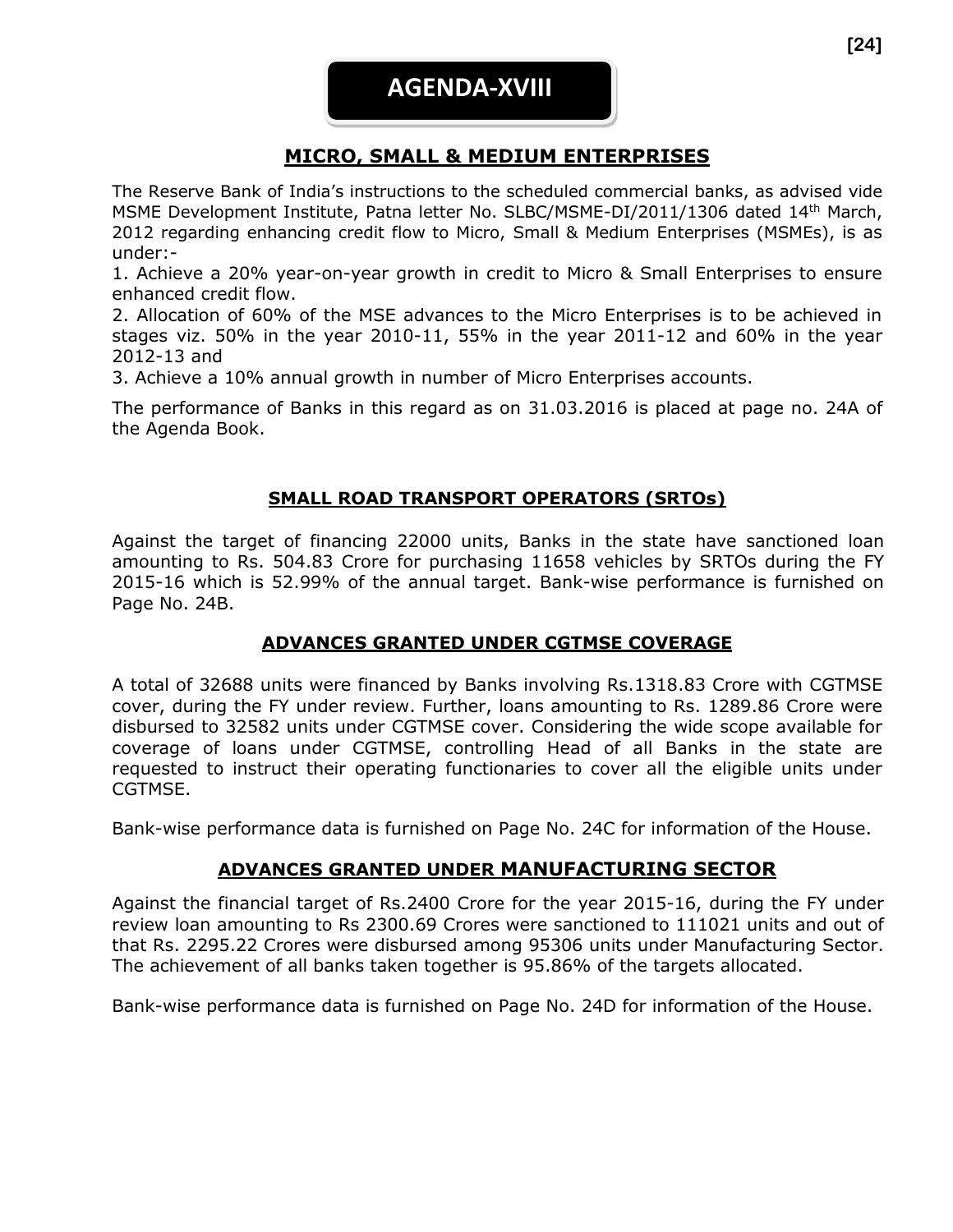## **WEAVERS CREDIT CARD**

Weavers Credit Card (WCC) scheme aims at providing adequate and timely assistance from the Banks to the Weavers to meet their credit requirements i.e. the investment needs as well as the working capital needs of weavers in a flexible and cost effective manner. The Scheme is valid for both rural and urban areas. Controlling Head of all Banks of the State are requested to initiate requisite steps for proper implementation of the Scheme in the State.

Against the target of 5600, 1929 applications for loans amounting to Rs. 16.26 Crore have been sanctioned by Banks during the period under review. Performance under WCC is not satisfactory. All the banks are requested to step up the efforts to achieve the target. The Bank-wise achievement as on 31.03.2016 is furnished on Page No. 25A.

## **FOOD PROCESSING UNITS**

In the 44<sup>th</sup> SLBC meeting Food Processing industry was identified as focus area for the **State** 

Banks have sanctioned loans amounting to Rs.686.08 Crore to 1912 Food Processing Units during the financial year 2015-16. Controlling Head of all Banks are requested to instruct their operating functionaries to intensify efforts for increasing finance to such units.

Bank- wise performance is furnished on Page No. 25B for information.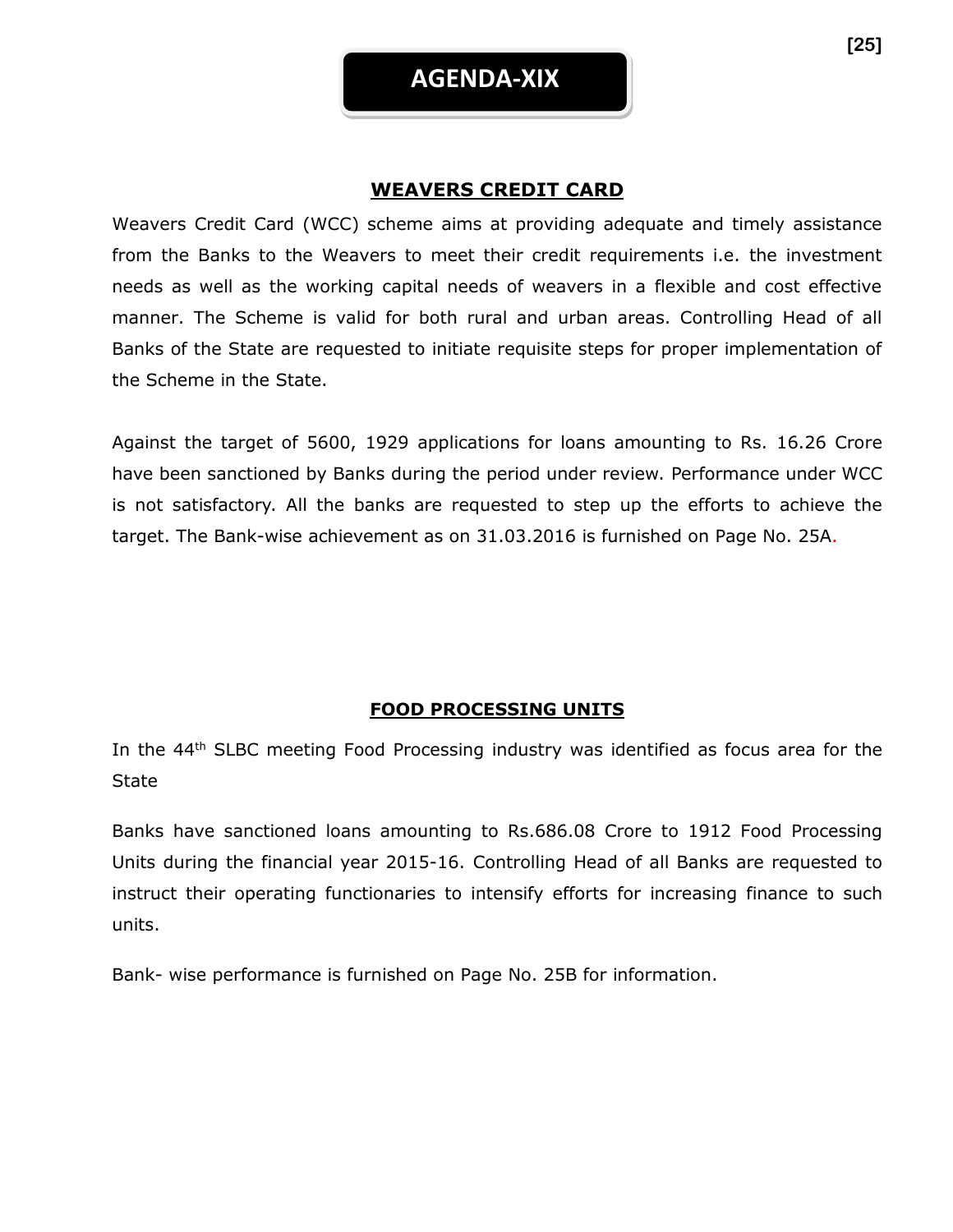## **SECURITY RELATED CONCERN OF BANKS**

Many instances of Dacoity, Theft and other security related incidents have been reported by Banks as under:

| <b>Incidents of Dacoity / Theft etc.</b> |                          |                    |                   |                          |                                      |  |  |  |
|------------------------------------------|--------------------------|--------------------|-------------------|--------------------------|--------------------------------------|--|--|--|
| SI.<br>No.                               | <b>Name of the Bank</b>  | <b>Branch Name</b> | <b>District</b>   | <b>Date of Incidence</b> | <b>Nature of</b><br><b>Incidence</b> |  |  |  |
| 1.                                       | Canara Bank              | Jamui              | Jamui             | 13.04.2015               | Kidnapping                           |  |  |  |
| 2.                                       | <b>Bihar Gramin Bank</b> | Bhagalpur          | Bhagalpur         | 26.05.2015               | Dacoity                              |  |  |  |
| 3.                                       | <b>Bihar Gramin Bank</b> | Sanhaula           | Bhagalpur         | 11.06.2015               | Dacoity                              |  |  |  |
| 4.                                       | Canara Bank              | Sohasrai           | <b>Biharsarif</b> | 28.11.2015               | Dacoity                              |  |  |  |
| 5.                                       | Axis Bank                | Daulatpur          | Hajipur           | 24.02.2016               | Dacoity                              |  |  |  |
| 6.                                       | Axis Bank                | Maripur            | Mozaffarpur       | 27.04.2016               | Dacoity                              |  |  |  |

The Above mentioned data suggests that criminal activities have increased in the area of operation of Banks in general and as such staff members have developed a sense of insecurity.

The State Government is therefore requested to expedite the process of raising a special battalion of police personnel for security of Banks so that the Bankers are able to provide unhindered Banking services to the people in a more secured environment, especially in remote areas.

The Banks are facing problem in renewal of Gun Licenses as well as obtaining fresh licenses for their security guards. The State Govt. is requested to issue suitable instructions to district authorities for resolution of such issues and also arrange for regular meeting of district level security committee so that the district related security issues are sorted out.

# **AGENDA-XXI**

# **SPECIAL CENTRAL ASSISTANCE (SCA) TO SPECIAL COMPONENT PLAN**

## **(SCP) FOR SCHEDULED CASTES**

The Govt. of India's scheme provides for Special Central Assistance (SCA) to be utilised in conjunction with Special Component Plan (SCP) for Scheduled Castes (SCs).

A Copy of letter of Joint Secretary, Ministry of Social Justice, Govt. of India containing the details of the scheme was placed in the Agenda Book of 46<sup>th</sup> SLBC meeting held on 26.11.2013

All Banks are requested to provide financial assistance to the Scheduled Caste people to bring about economic development of Scheduled Caste families in the state. The State Govt. is requested to circulate the salient features of the scheme to facilitate financial assistance under the scheme, by the banks.